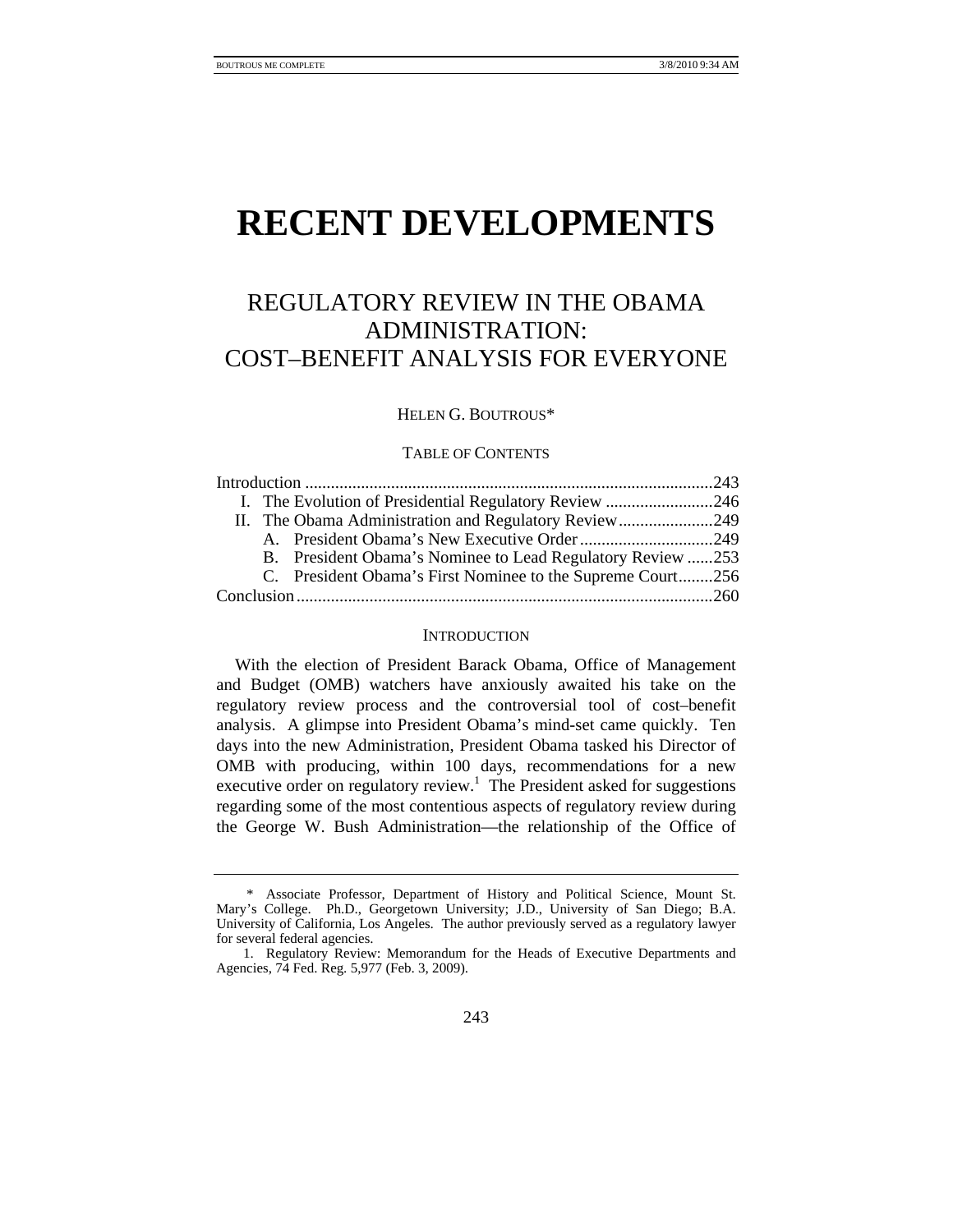Information and Regulatory Affairs (OIRA) with executive agencies and the role of cost–benefit analysis. That directive, combined with the President's request for suggestions regarding "the role of distributional considerations, fairness, and concern for the interests of future generations,"<sup>2</sup> led some industry representatives to fear the worst—that cost–benefit analysis would end and that the era of bureaucratic dominance, at least partially thwarted by President Reagan's institution of mandatory regulatory review and cost–benefit analysis, would return. Within thirty days of the President's memorandum, OMB, citing the "unusually high level of public interest" and "the evident importance and fundamental nature of the relevant issues" invited "public comments on the principles and procedures governing regulatory review."<sup>3</sup> However, now a year into the new Administration, no new executive order on regulatory review has been issued.

The next clue as to the Administration's regulatory review philosophy came with the nomination of Cass Sunstein to head  $OIRA<sup>4</sup>$ . Recognized as a preeminent scholar on bureaucracy and the  $law<sub>1</sub><sup>5</sup>$  Sunstein has long favored presidential regulatory review and cost–benefit analysis of regulations.<sup>6</sup> It was now some environmentalists' and legal scholars' turn to fear the worst—that cost–benefit analysis is here to stay and that proindustry politics will continue to dominate bureaucracy.<sup>7</sup> The Senate Homeland Security and Governmental Affairs Committee voted to affirm Sunstein's nomination on May 20, 2009.<sup>8</sup> However, two Senators, alarmed by Sunstein's support of "animal rights," placed holds on his nomination.<sup>9</sup>

 4. Press Release, Office of the Press Sec'y, White House, President Obama Announces Another Key OMB Post (Apr. 20, 2009), http://www.whitehouse.gov/the\_press\_office/President-Obama-Announces-Another-Key-OMB-Post.

6*. See, e.g.*, CASS R. SUNSTEIN, FREE MARKETS AND SOCIAL JUSTICE 128–30 (1997) (detailing the pros and cons of cost−benefit analysis and urging greater use of cost–benefit analysis).

7*. See* Greg Burns, *Left Frets over Regulatory Czar*, CHI. TRIB., Jan. 23, 2009, at 23 (discussing Sunstein's statements regarding deregulation and cost–benefit analysis and noting that "[t]o some, Obama's BFF [best friend forever] looks like a conservative in progressive garb").

8. 155 CONG. REC. S5699 (daily ed. May 20, 2009).

 9. Senator Saxby Chambliss (R-Ga.) placed the first hold on the Sunstein nomination. *See* Alexander Bolton, *Chambliss Blocks Regulatory Pick over Animal Lawsuits*, HILL, June 28, 2009, http://thehill.com/leading-the-news/chambliss-blocks-regulatory-nominee-overanimal-lawsuits-2009-06-28.html. Senator Chambliss removed the hold, but a second hold was placed on the nomination by Senator John Cornyn (R-Tex.) on July 22, 2009.

<sup>2</sup>*. Id.*

 <sup>3.</sup> Federal Regulatory Review, 74 Fed. Reg. 8,819 (Feb. 26, 2009).

 <sup>5.</sup> Cass Sunstein was the Karl N. Llewellyn Distinguished Service Professor of Jurisprudence and the Felix Frankfurter Professor of Law at Harvard Law School. He has authored over thirty books and numerous articles on bureaucracy and cost–benefit analysis. *Id*.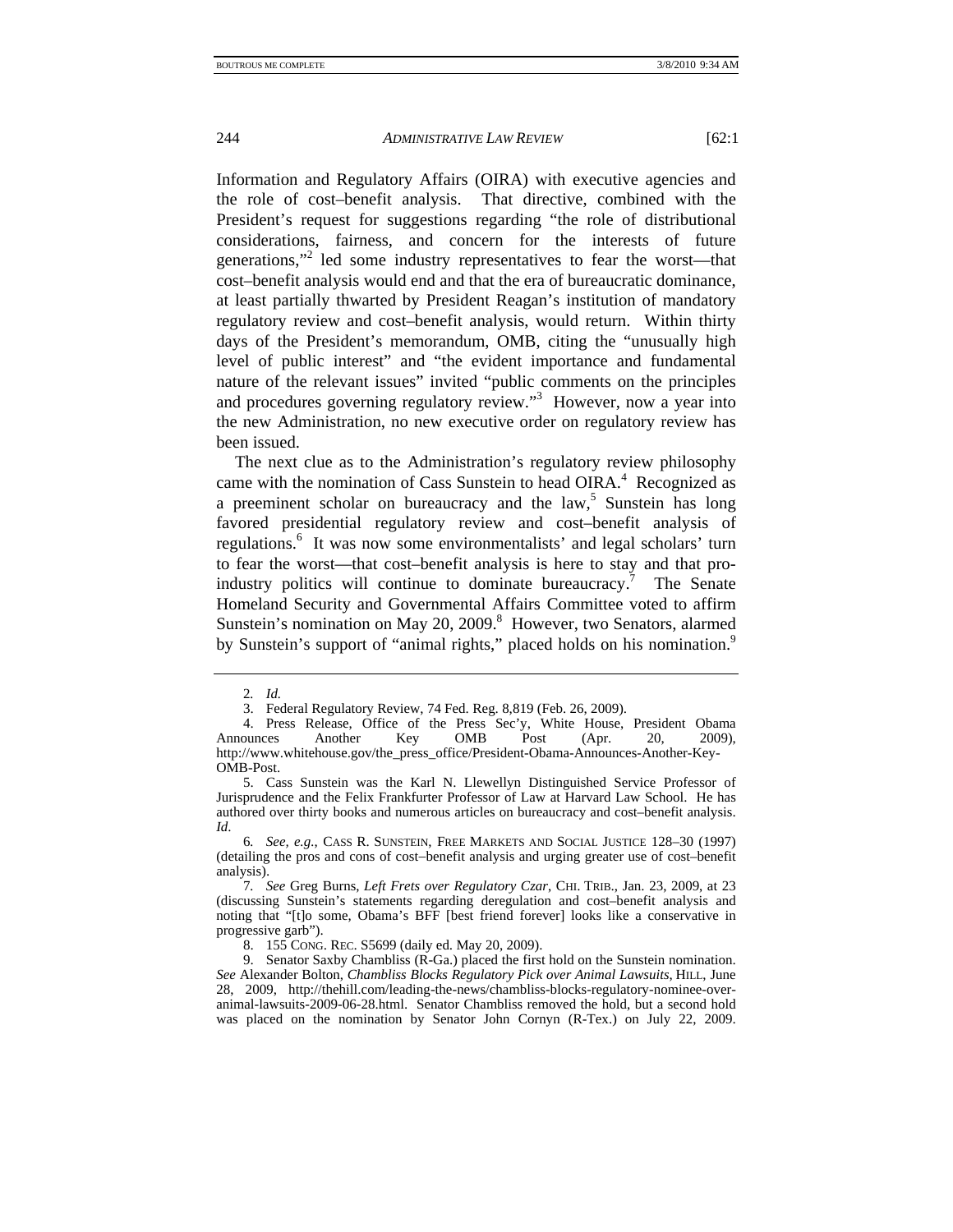Senate Majority Leader Harry Reid filed for cloture,<sup>10</sup> which was successfully invoked by a  $63-35$  vote.<sup>11</sup> Sunstein's nomination was confirmed by a vote of  $57-40$  on September 10, 2009.<sup>12</sup>

Another interesting development regarding the continued survival of cost–benefit analysis came in the *Entergy Corp. v. Riverkeeper, Inc.* decision on April 1, 2009, $^{13}$  when the Supreme Court overturned a Second Circuit Court of Appeals decision,<sup>14</sup> which held that § 326(b) of the Clean Water  $Act^{15}$  did not allow the Environmental Protection Agency (EPA) to base performance standards on cost–benefit analysis.<sup>16</sup> That opinion was written by Obama Supreme Court nominee and now Associate Justice Sonia Sotomayor.<sup>17</sup> While not receiving the attention of some of her other opinions during her nomination proceedings, Justice Sotomayor's decision in *Riverkeeper* should be examined to provide regulatory practitioners insight as to her views on the authority of regulatory agencies to base decisions on cost–benefit analysis.

This Recent Development reports on the likely future of regulatory review and cost–benefit analysis under the Obama Administration. Section I describes the evolution of the presidential regulatory review process.

http://www.foxnews.com/politics/2009/07/21/obama-regulatory-czars-confirmation-heldhunting-rights-proponent/. Sunstein has mused in his writings about the possibility of humans representing animals in court to assert rights under state animal-protection statutes. *See* Cass R. Sunstein, *Can Animals Sue?*, *in* ANIMAL RIGHTS: CURRENT DEBATES AND NEW DIRECTIONS 252 (Cass R. Sunstein & Martha C. Nussbaum eds., 2004). At his confirmation hearing, Sunstein assured Senator Susan Collins (R-Me.) that as Administrator of the Office of Information and Regulatory Affairs (OIRA), he would have no role to play in such matters. *See* Video: Hearing to Consider the Nomination of Cass R. Sunstein to Be Administrator, Office of Information and Regulatory Affairs, Office of Management and Budget Before the S. Comm. on Homeland Security and Governmental Affairs (May 12, 2009), http://hsgac.senate.gov/public/index.cfm?FuseAction=Hearings.Hearing&HearingID =bd4574c9-9ca1-4f5c-9f0e-3618ee203a20 [hereinafter Hearing Video].

- 14. Riverkeeper, Inc. v. EPA, 475 F.3d 83, 98–99 (2d Cir. 2007).
	- 15. 33 U.S.C. § 1326(b) (2006).

16*. See Entergy Corp.*, 129 S. Ct. at 1510 (holding that the EPA impermissibly relied on cost–benefit analysis in setting national performance review standards).

*See* Kelley Beaucar Vlahos, *Obama Regulatory Czar's Confirmation Held Up by Hunting Rights Proponent*, FOXNEWS.COM,

 <sup>10. 155</sup> CONG. REC. S9095–96 (daily ed. Aug. 7, 2009); Press Release, Senate Comm. on Homeland Sec. and Governmental Affairs, Lieberman, Collins Hail Senate Confirmation<br>of Four Nominees (Aug. 7, 2009). of Four Nominees *(*Aug. 7, 2009), http://hsgac.senate.gov/public/index.cfm?FuseAction=Press.MajorityNews&ContentRecord \_id=f664841c-5056-8059-76da-b7133b9a633b. Under the cloture (closure of debate) rule, a nomination or other matter can be brought to a vote, despite a hold or filibuster, if sixty members vote in favor of cloture. *See* ROGER H. DAVIDSON, WALTER J. OLESZEK & FRANCES E. LEE, CONGRESS AND ITS MEMBERS 182 (12th ed. 2010).

 <sup>11. 155</sup> CONG. REC. S9172–73 (daily ed. Sept. 9, 2009).

 <sup>12. 155</sup> CONG. REC. S9233 (daily ed. Sept. 10, 2009).

 <sup>13. 129</sup> S. Ct. 1498 (2009).

<sup>17</sup>*. See* Charlie Savage, *Sotomayor, After a Pair of Oaths, Officially Joins the Nation's Highest Court*, N.Y. TIMES, Aug. 9, 2009, at A12.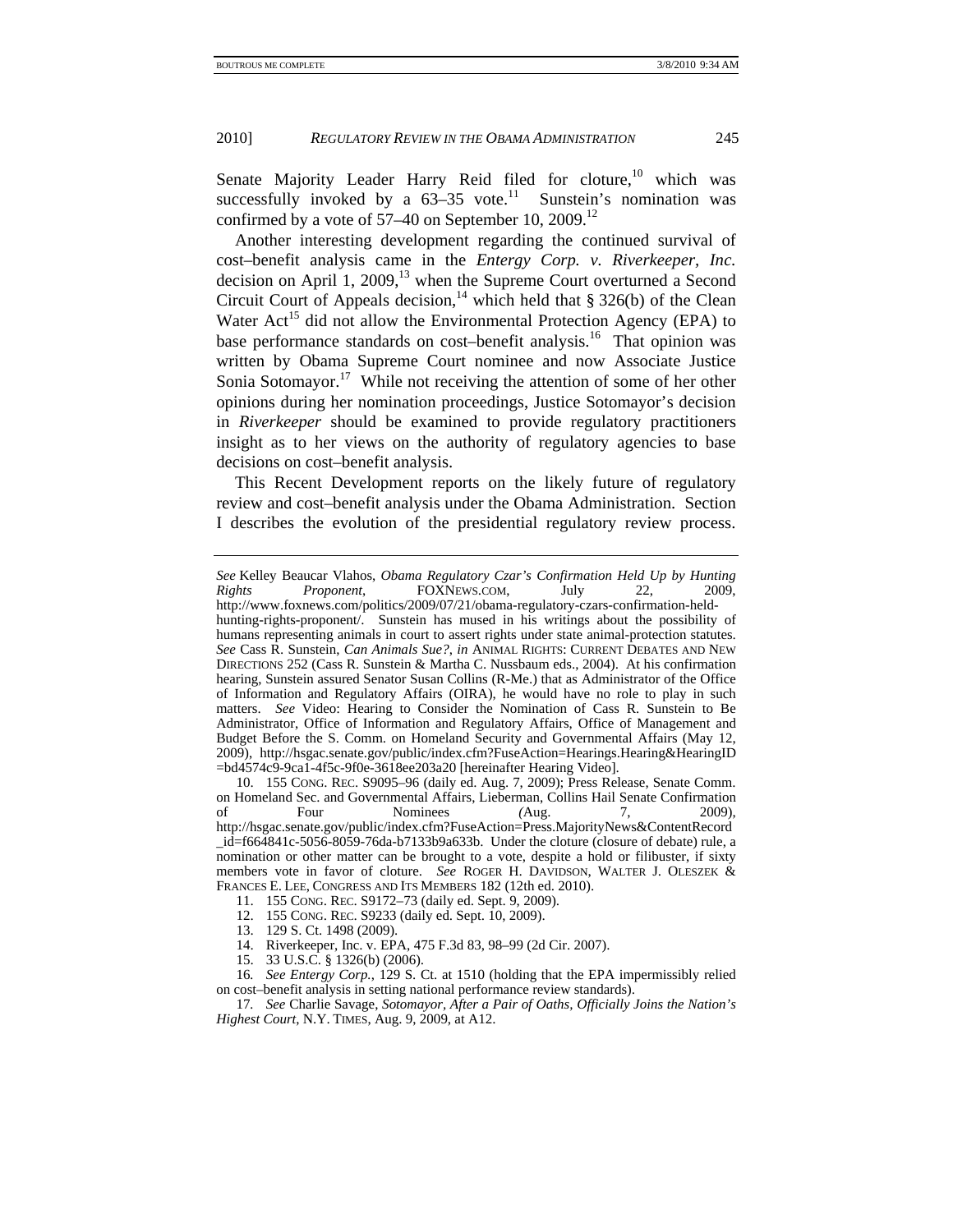Section II examines the efforts to construct a new Obama regulatory review executive order, including the views of the man President Obama has chosen to be his regulatory czar and those of the woman he has chosen to be his first Supreme Court nominee. In light of these indicators, this Recent Development concludes that presidential regulatory review and cost–benefit analysis will continue to play a major role in the Obama Administration, as it has under every president since Ronald Reagan. However, detractors of cost–benefit analysis need not presume that this practice will inevitably favor industry or that environmental and humanitarian concerns will not be sufficiently considered. Nor should industry representatives presume that some reforms to the current procedures will inevitably lead to runaway regulatory costs and irrational bureaucratic decisionmaking. The record suggests that the Obama Administration will take a pragmatic approach to regulation that will allow for political accountability and be reflective of the true value of regulation to society—in other words, cost–benefit analysis for everyone.<sup>18</sup>

# I. THE EVOLUTION OF PRESIDENTIAL REGULATORY REVIEW

For much of the history of federal regulatory agencies, it was believed that regulation should be insulated from political influence.<sup>19</sup> Scholars and politicians alike argued that agency experts should be allowed to base decisions on technical, objective data, unimpeded by "irrelevant" political considerations.20 But this "technocratic theory" of regulation has been described as "gravely flawed."<sup>21</sup> The decisions that agency personnel face every day are inherently political. Therefore, bureaucrats, who have no electoral accountability but can be motivated by promotions, turf building, and maintenance of the status quo, are making decisions that rightfully belong to political representatives.<sup>22</sup> Political accountability, under this

<sup>18</sup>*. See* Cass R. Sunstein, *Is Cost–Benefit Analysis for Everyone?*, 53 ADMIN. L. REV. 299, 299–300 (2001) (noting that recent presidential administrations have moved toward making cost–benefit analysis the basis for all decisions).

<sup>19</sup>*. See* Terry M. Moe, *The Politicized Presidency*, *in* THE NEW DIRECTION IN AMERICAN POLITICS, 235−39 (John E. Chubb & Paul Peterson eds., 1985) (discussing arguments against presidential regulatory review based on the perceived value of bureaucratic "neutral competence"); *see also* Richard W. Waterman, Amelia Rouse & Robert Wright, *The Venues of Influence: A New Theory of Political Control of the Bureaucracy*, 8 J. PUB. ADMIN. RES. & THEORY 13, 14 (1998) (noting the persistence of the neutral competence theory through the 1970s); Herbert Kaufman, *Emerging Conflicts in the Doctrines of Public Administration*, 50 AM. POL. SCI. REV. 1057, 1060–62 (1956) (providing a history of the role of neutral competence in public administration theory).

<sup>20</sup>*. See* Lloyd N. Cutler, *The Case for Presidential Intervention in Regulatory Rulemaking by the Executive Branch*, 56 TUL. L. REV. 830, 833–34 (1982) (noting the presumption that administrative policymaking is "a wholly empirical process").

<sup>21</sup>*. Id*. at 835.

<sup>22</sup>*. See* JAMES Q. WILSON, BUREAUCRACY: WHAT GOVERNMENT AGENCIES DO AND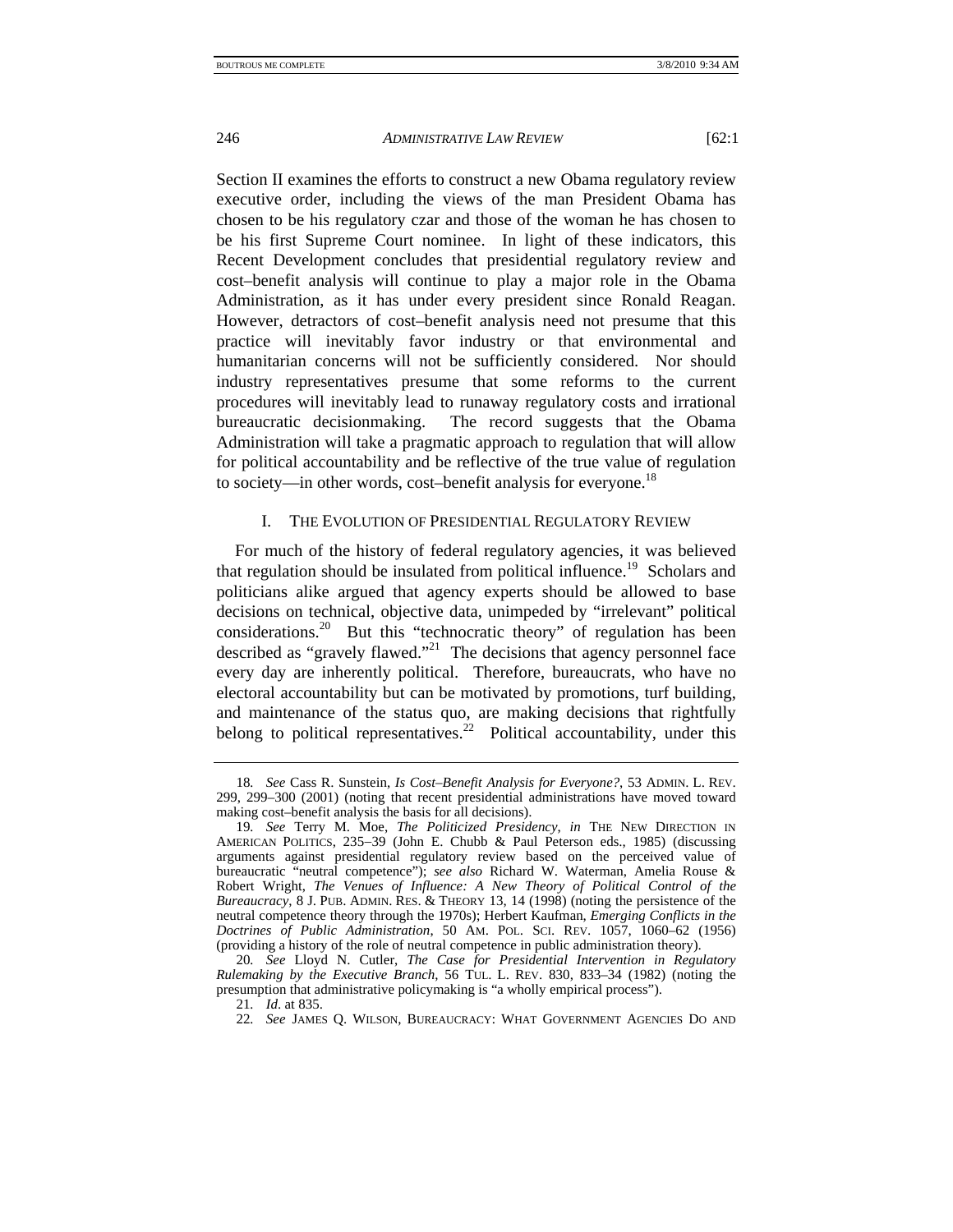view, must be brought into the process.

But introducing political accountability into the bureaucratic process introduces immediate conflict between the President and Congress as to the appropriate source of that political accountability.<sup>23</sup> What to the White House may seem like reasonable efforts to centralize, coordinate, and oversee agency action may be interpreted by Congress as inappropriate attempts to thwart statutorily mandated programs.

Presidents Nixon, Ford, and Carter all made some early attempts at controlling bureaucracy.<sup>24</sup> But a sea change occurred in 1981, when President Ronald Reagan issued Executive Order  $12,291^{25}$  and introduced the first mandatory review procedure for agency rulemaking. That executive order required all executive agencies to submit regulations to OIRA for review. The order required OIRA to review those regulations under a cost–benefit analysis, determine the extent to which the regulations accomplished the Administration's goals, and it prohibited agencies from publishing regulations without OIRA's approval.<sup>26</sup> These requirements set off policy and constitutional debates on the appropriate roles and constitutional powers of Congress and the President in the rulemaking process, a political firestorm over the value and impact of regulation on the public and industry, and accusations of procedural subterfuge.<sup>27</sup>

Despite this initial controversy, every president since Reagan has

WHY THEY DO IT, at ix-x (1989) (stating that bureaucrats are eclipsing the power of elected officers and making decisions that maximize their "utility").

<sup>23</sup>*. See* Harold H. Bruff, *Presidential Power and Administrative Rulemaking*, 88 YALE L.J., 451, 451–52 (1979) (discussing the appropriate role of the President in regulatory decisionmaking by federal agencies).

 <sup>24.</sup> President Nixon instituted a procedure under which OMB, with White House staff in attendance, would preside over meetings to resolve disagreements about regulations issued by the then newly established Environmental Protection Agency (EPA). *Id*. at 464– 65. Critics referred to Nixon's OMB as "The Office of Meddling and Bumbling," a reference to OMB's growing tendency to interfere "in the internal management processes of departments and agencies." LARRY BERMAN, THE OFFICE OF MANAGEMENT AND BUDGET AND THE PRESIDENCY, 1921–1979, at ix (1979). President Ford issued executive orders requiring "inflation impact analysis" for specified agencies and rulemakings. CORNELIUS M. KERWIN, RULEMAKING: HOW GOVERNMENT AGENCIES WRITE LAW AND MAKE POLICY 62 (1994). President Carter's Executive Order 12,044, entitled "Improving Government Regulations," established a regulatory council to coordinate the rulemaking activities of federal agencies. Exec. Order No. 12,044, 3 C.F.R. 152 (1979).

 <sup>25.</sup> Exec. Order No. 12,291, 3 C.F.R. 127 (1982).

<sup>26</sup>*. Id*.

<sup>27</sup>*. See* Alan B. Morrison, *OMB Interference with Agency Rulemaking: The Wrong Way to Write a Regulation*, 99 HARV. L. REV. 1059, 1062–63 (1986) (discussing the friction between the President and Congress due to the new regulatory review process); Christopher C. DeMuth & Douglas H. Ginsburg, *White House Review of Agency Rulemaking*, 99 HARV. L. REV. 1075, 1076, 1083 (1986) (exploring criticisms of the new review process and noting that the new executive order did not solve the ongoing tension between agency review requirements and presidential accountability).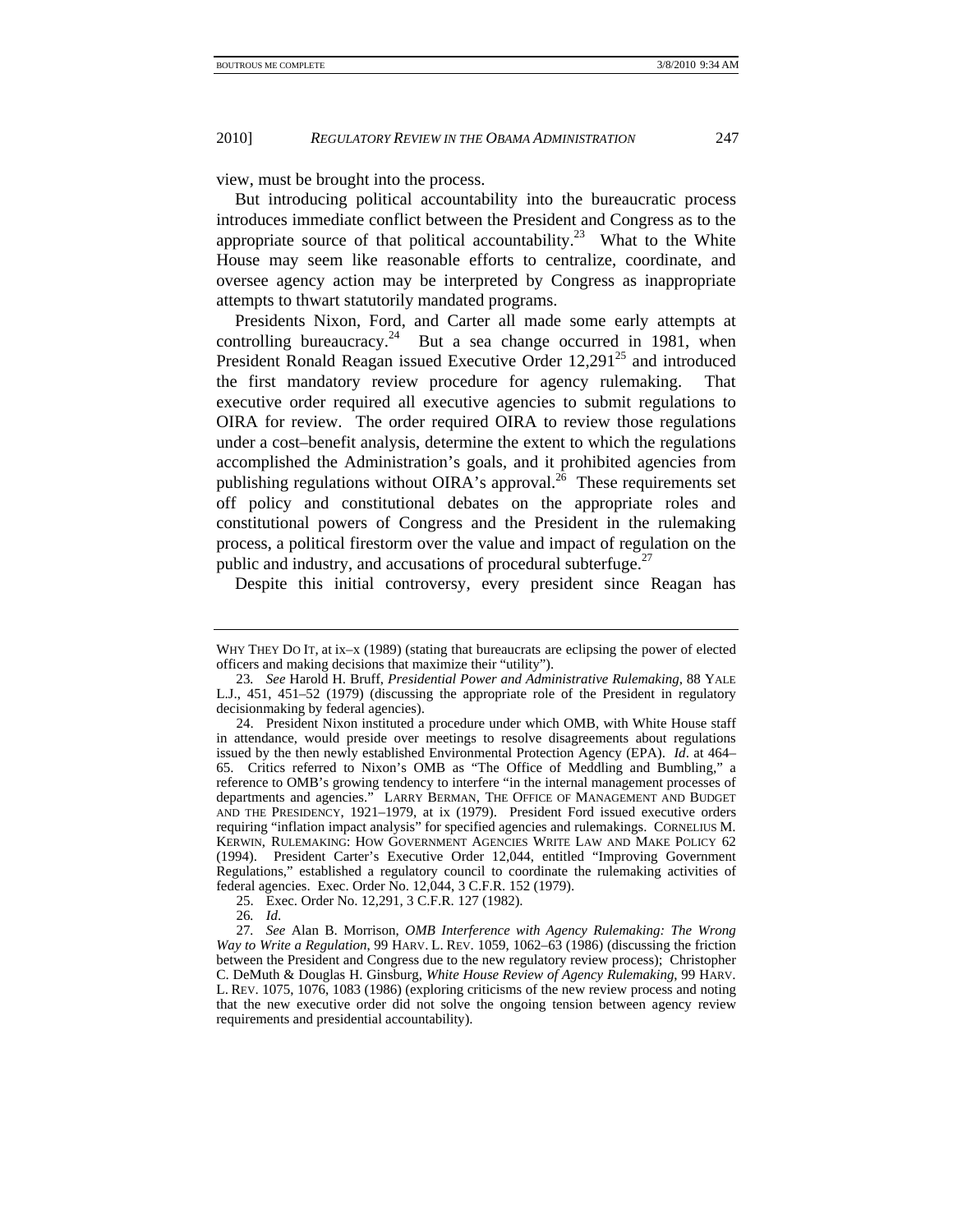adopted mandatory centralized review procedures. President George H.W. Bush continued the practice under Executive Order 12,291 and attempted to push the centralized review process further by setting up a council that would assist OIRA in determining ways in which rules could be crafted to better suit the preferences of the Administration.<sup>28</sup> President Clinton adopted his own centralized regulatory review process, issuing Executive Order  $12,866.^{29}$  While he instituted some changes to address criticisms faced by Presidents Reagan and Bush regarding OIRA's secrecy, President Clinton maintained the centralized review process and its requirement that agencies obtain OIRA approval before publication of rules.<sup>30</sup> President George W. Bush continued to operate under Clinton's executive order. During that Administration, OIRA was harshly criticized by public interest organizations, particularly environmental groups, who accused President Bush of using the review process to benefit industry and undermine congressional mandates.<sup>31</sup>

The history of regulatory review and cost–benefit analysis reveals that presidents view the federal bureaucracy as an entity over which they must gain a measure of control if they are to achieve the goals that they hope will help to ensure the policies and legacies they desire. What started with sporadic attempts to control agency policy grew into a systematic procedural mandate by President Reagan, an accepted institutional role for the presidency by the Clinton era, and a renewed battleground for influence during the George W. Bush Administration. With this legacy, we look to the future of regulatory review and cost–benefit analysis in the Obama Administration.

 <sup>28.</sup> Robert J. Duffy, *Divided Government and Institutional Combat: The Case of the Quayle Council on Competitiveness*, 28 POLITY 379, 383–84 (1996) (stating that the first Bush Administration undertook "the most ambitious effort to consolidate regulatory authority in the White House").

 <sup>29.</sup> Exec. Order No. 12,866, 3 C.F.R. 638 (1994).

<sup>30</sup>*. See* SHELLEY LYNNE TOMKIN, INSIDE OMB: POLITICS AND PROCESS IN THE PRESIDENT'S BUDGET OFFICE 256–57 (1998) (detailing how Executive Order 12,866 "retained centralized regulatory review responsibilities").

<sup>31</sup>*. See, e.g*., ROBERT PERKS & GREGORY WETSTONE, NATURAL RES. DEF. COUNCIL, REWRITING THE RULES, YEAR-END REPORT 2002: THE BUSH ADMINISTRATION'S ASSAULT ON THE ENVIRONMENT, at v (2003) ("John Graham [OIRA Director] has routinely rejected agency actions that are fully consistent with environmental laws but do not adequately reflect his industry orientation and conservative ideology."); *see also* Douglas Jehl, *On Environmental Rules, Bush Sees a Balance, Critics a Threat*, N.Y. TIMES, Feb. 23, 2003, at A1; Dana Milbank, *Bush Averts Showdown with Congress: Senate Committee to Be Given Access to Documents on Environmental Policy*, WASH. POST, July 28, 2001, at A4.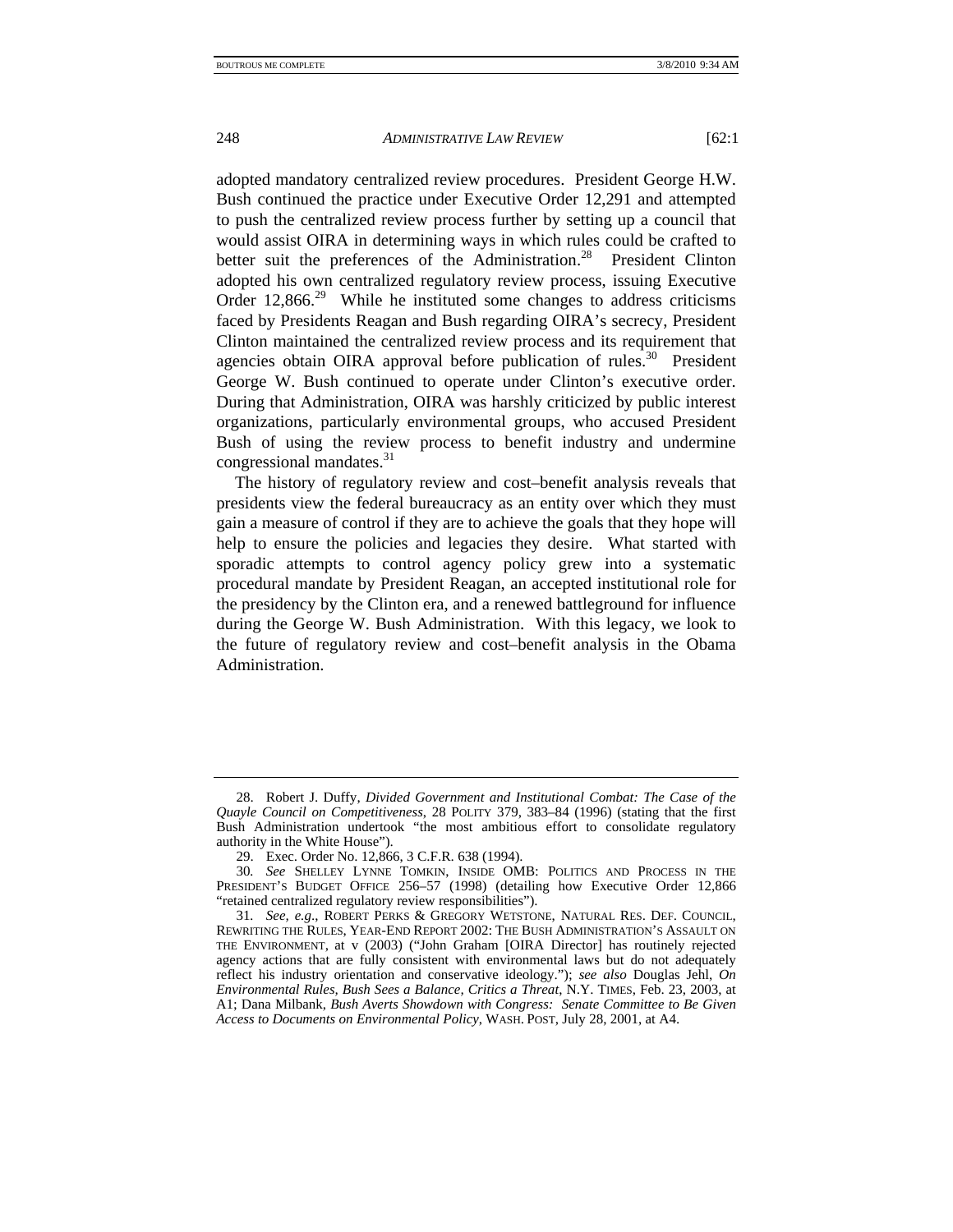#### II. THE OBAMA ADMINISTRATION AND REGULATORY REVIEW

# *A. President Obama's New Executive Order*

President Obama's memorandum directing OMB to provide recommendations for a new executive order on regulatory review seemed to take into account every major criticism leveled against OIRA and the use of cost–benefit analysis in the last twenty-eight years. The President directed OMB to offer suggestions regarding "the relationship between OIRA and the agencies," and to

provide guidance on disclosure and transparency; encourage public participation in agency regulatory processes; offer suggestions on the role of cost–benefit analysis; address the role of distributional considerations, fairness, and concern for the interests of future generations; identify methods of ensuring that regulatory review does not produce undue delay; clarify the role of the behavioral sciences in formulating regulatory policy; and identify the best tools for achieving public goals through the regulatory process.<sup>32</sup>

President Obama further directed OMB to act "in consultation with representatives of regulatory agencies, as appropriate, to produce within 100 days a set of recommendations for a new Executive Order on Federal regulatory review."<sup>33</sup>

Public comment was not sought until twenty-seven days later, on February 26, 2009.<sup>34</sup> The comments and attendance logs of meetings with representatives of government agencies and private groups are posted at the RegInfo.gov website.<sup>35</sup> The early postings reveal that the Administration sought out the views of certain individuals before inviting public comment.36 A number of the comments "thank" an OMB staff member for contacting them, via e-mail, to seek their views. $37$  Such private solicitation

 <sup>32.</sup> Regulatory Review: Memorandum for the Heads of Executive Departments and Agencies, 74 Fed. Reg. 5,977 (Feb. 3, 2009).

<sup>33</sup>*. Id.*

<sup>34</sup>*. See* Federal Regulatory Review, 74 Fed. Reg. 8,819 (Feb. 26, 2009) (soliciting comments to assist OMB in improving "the process and principles governing regulation").

 <sup>35.</sup> RegInfo.gov, Public Comments on OMB Recommendations for a New Executive Order on on Regulatory Review, http://www.reginfo.gov/public/jsp/EO/fedRegReview/publicComments.jsp (last visited Jan. 20, 2010). RegInfo.gov is a website produced by the OMB and General Services Administration (GSA).

<sup>36</sup>*. See, e.g*., Letter from Eric A. Posner, Kirkland & Ellis Professor of Law, Univ. of Chicago, to Jessica Hertz, Office of Mgmt. & Budget (Feb. 10, 2009), http://www.reginfo.gov/public/jsp/EO/fedRegReview/Eric\_Posner.pdf [hereinafter Posner Letter]. The letter indicates that Hertz invited Posner's views via e-mail on February 5, 2009.

<sup>37.</sup> See, e.g., Letter from Peter Strauss to Jessica Hertz, Office of Mgmt. & Budget (posted Mar. 4. 2009). http://www.reginfo.gov/public/isp/EO/fedRegReview/ Mar. 4, 2009), http://www.reginfo.gov/public/jsp/EO/fedRegReview/ Strauss\_Comments.pdf; Letter from Susan Rose-Ackerman, Henry R. Luce Professor of Jurisprudence, Yale Law Sch., to Jessica Hertz, Office of Mgmt. & Budget (Mar. 5, 2009),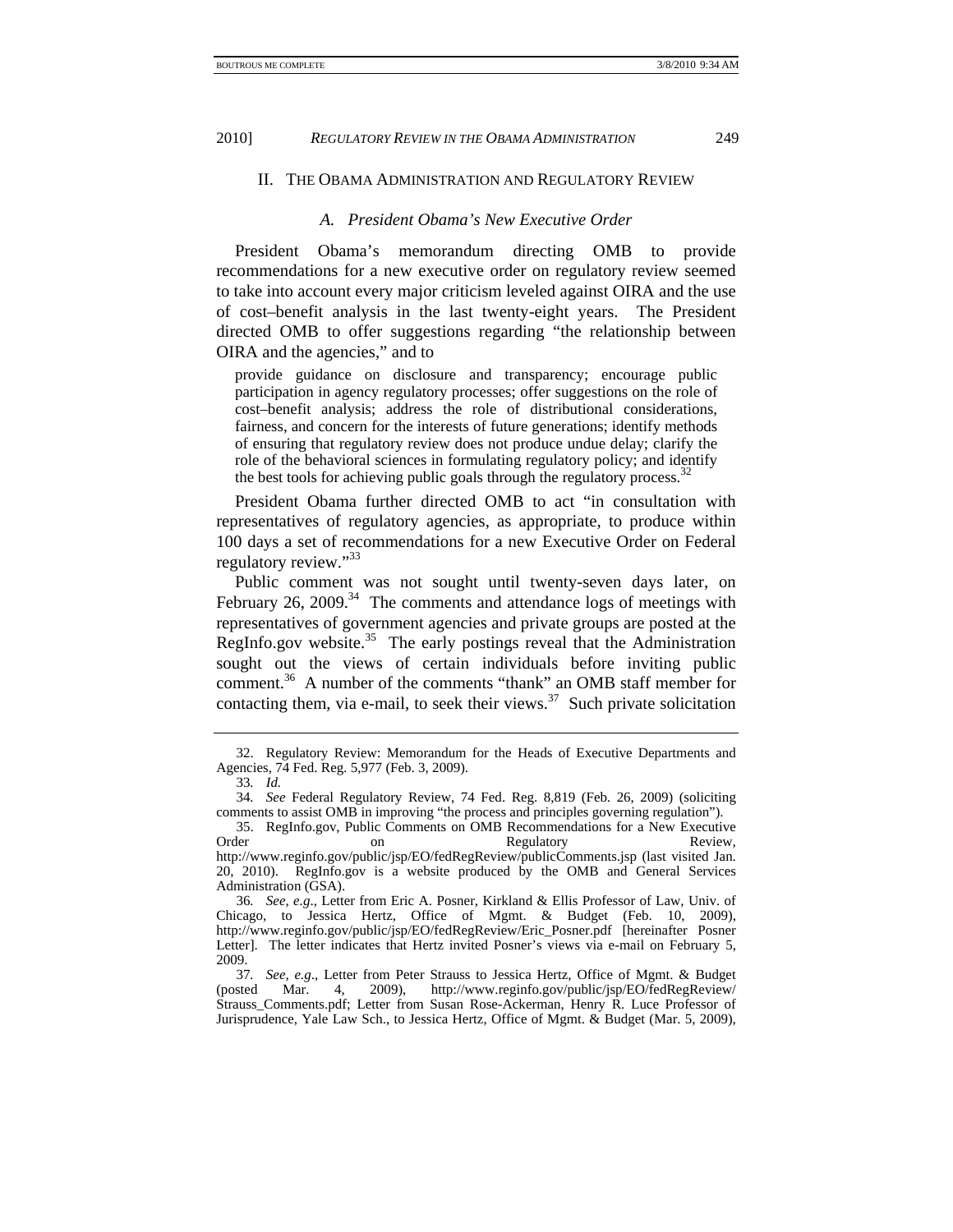of views might be troubling if this were an agency rulemaking, which would be governed by ex parte rules forbidding some private contacts.<sup>38</sup> However, as OMB noted in its request for public comment, "Executive Orders are not subject to notice and comment procedures, and as a general rule, public comment is not formally sought before they are issued."<sup>39</sup> It appears that the Administration sought advice from leading scholars but did not seek comments from representatives of regulated industries.<sup>40</sup>

There are 183 postings at the RegInfo.gov site regarding a new executive order on regulatory review.<sup>41</sup> The postings do not include comments from the heads of federal executive departments and agencies to whom the initial memorandum was addressed.<sup>42</sup> Nine submissions are from academic sources who were personally invited to offer suggestions on the new executive order.<sup>43</sup> Eight postings indicate meetings between OMB and various groups and provide the names of attendees at these meetings.<sup>44</sup> While the groups represent a diverse array of interests, these diverse groups never actually met together in person.<sup>45</sup> For example, representatives of

41*. See* RegInfo.gov, *supra* note 35.

 42. Two postings indicate meetings with officials from federal agencies: the EPA and the Small Business Administration. *See id.*

http://www.reginfo.gov/public/jsp/EO/fedRegReview/susan\_rose-ackerman.pdf.

<sup>38</sup>*. See* Administrative Procedure Act, 5 U.S.C. § 557 (2006) (limiting the involvement of interested parties outside an agency in the rulemaking process)*;* Kenneth Culp Davis, *Facts in Lawmaking*, 80 COLUM. L. REV. 931, 932, 941–42 (1980) (noting that administrative rulemaking is superior to judicial policymaking because agencies are better equipped to develop facts relevant to lawmaking).

 <sup>39.</sup> Federal Regulatory Review, 74 Fed. Reg. 8,819 (Feb. 26, 2009).

 <sup>40.</sup> OMB Watch, a well-known watchdog organization that advocates transparency and disfavors presidential influence over agency action, suggested that OMB seek public comment. OMB Watch seemingly was writing in response to the President's published memorandum and not at the special invitation of the Administration. *See* Responding to President Obama's Call for Recommendations to Improve Regulatory Review (Feb. 18, 2009), http://www.reginfo.gov/public/jsp/EO/fedRegReview/OMB\_Watch.pdf. The Center for Progressive Reform (CPR) submitted comments stating that the Center was "aware that you [OMB] have invited some people with expertise in the area to give you comments on the not-yet-drafted Order." Letter from Rena Steinzor, President, Ctr. for Progressive Reform, to Peter Orszag, Dir., Office of Mgmt. & Budget (Feb. 20, 2009), http://www.reginfo.gov/public/jsp/EO/fedRegReview/PreliminaryCommentsonNewEO-Orszag.pdf.

 <sup>43.</sup> Three additional comment letters from academics were dated before the public was invited to comment; however, they do not indicate that they were personally invited to comment. Additional comment letters from academics are dated after the opening of the public comment period. *See id.*

 <sup>44.</sup> These postings do not provide any information as to the topics discussed or the views of those in attendance. *See id.*

 <sup>45.</sup> Groups meeting with OMB include (1) the "Public Interest Group Committee," which met with OMB twice and included professors such as David Vladeck of Georgetown University and David Michaels of George Washington University, environmental groups such as National Resources Defense Council and Earthjustice, and watchdog organizations such as OMB Watch and Public Citizen; (2) the "Business Group," which included the Chamber of Commerce and National Association of Manufacturers; (3) the National League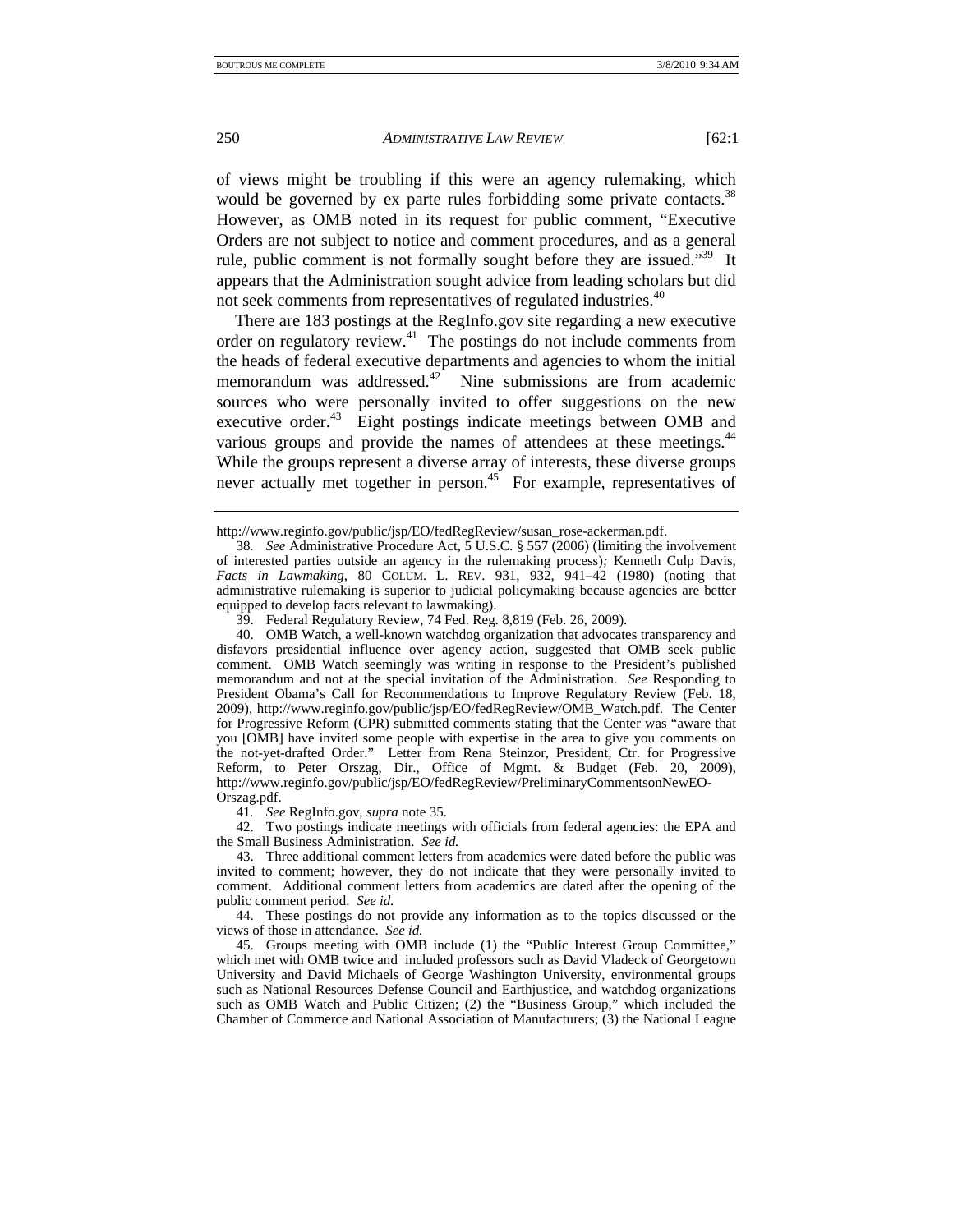business interests met with OMB separately from representatives of public interest groups, and both met separately from labor organization representatives. As such, no debate of competing ideas and interests would have been included at the meetings.<sup>46</sup> Predictably, the comments from business interests emphasized the extent to which it is difficult to capture the true costs of regulation, $47$  while the environmental and other public interest groups emphasized the difficulty in quantifying benefits.<sup>48</sup> Overall, commenters from across the spectrum emphasized the importance of transparency.49

Those indicating that they had been invited to comment are wellpublished academics from top-tier institutions. Several championed cost– benefit analysis and centralized review.<sup>50</sup> For example, one of these scholars, Eric A. Posner, noted that cost–benefit analysis "helps ensure that the executive branch devotes its scarce resources to correcting the worst problems at least cost."<sup>51</sup> The rest of those indicating that they had been invited to comment had harsh critiques of the application of centralized review and cost–benefit analysis by previous administrations. However,

48*. See, e.g.*, Letter from Wesley Warren, Dir. of Programs, Natural Res. Def. Council, to Kevin Neyland, Acting Adm'r, Office of Info. & Regulatory Affairs (March 30, 2009) ("One of the most troubling aspects of cost–benefit analysis is not simply its tendency to misstate costs and benefits, but to systematically overstate the costs while understating the benefits.").

49*. See, e.g*., Letter from Kirsten Stade, Program Manager, Integrity in Sci., and Ilene Ringel Heller, Senior Staff Attorney, Ctr. for Sci. in the Pub. Interest, to Mabel Echols, Records Mgmt. Ctr., Office of Info. & Regulatory Affairs (Mar. 19, 2009) ("[W]e believe the transparency provisions already contained in E.O. 12866 are of the utmost importance and should be strengthened."); Letter from Cindy L. Squires, Chief Counsel for Pub. Affairs and Dir. of Regulatory Affairs, Nat'l Marine Mfrs. Ass'n, to Peter Orszag, Dir., Office of Mgmt. & Budget (Mar. 16, 2009) ("Voluntary consensus standards that are developed and adopted through an open and transparent process can provide enormous efficiencies for agencies, industry and society and should be encouraged.").

 50. The most supportive comments of cost–benefit analysis and strong centralized authority for OIRA were received separately from Eric Posner and Adrian Vermeule. *See* Posner Letter, *supra* note 36; Letter from Adrian Vermeule, John H. Watson, Jr. Professor of Law, Harvard Law Sch., to Jessica Hertz, Office of Mgmt. & Budget (Mar. 5, 2009), http://www.reginfo.gov/public/jsp/EO/fedRegReview/adrian\_vermeule.pdf.

51*. See* Posner Letter, *supra* note 36.

of Cities; (4) the "Labor Group," which included the AFL–CIO and United Auto Workers; (5) "Environmental Groups," which included the Environmental Defense Fund and Sierra Club; (6) the Small Business Administration; and (7) the EPA. *See id*.

 <sup>46.</sup> Other sources of written comments include state officials, members of Congress, and private citizens. *See id.*

<sup>47</sup>*. See, e.g.*, Letter from William L. Kovacs, Vice President, Env't, Tech. & Regulatory Affairs, Chamber of Commerce of the United States of America, to Mabel Echols, Office of Mgmt. & Budget (Mar. 16, 2009), http://www.reginfo.gov/public/jsp/EO/fedRegReview/Chamber\_of\_Commerce\_of\_the\_US\_ comments.pdf (noting that federal agencies calculate costs and benefits through use of *ex ante* studies which are "an inadequate form of economic modeling because they do not present the public with a reasonable and true account of the costs of regulatory impacts").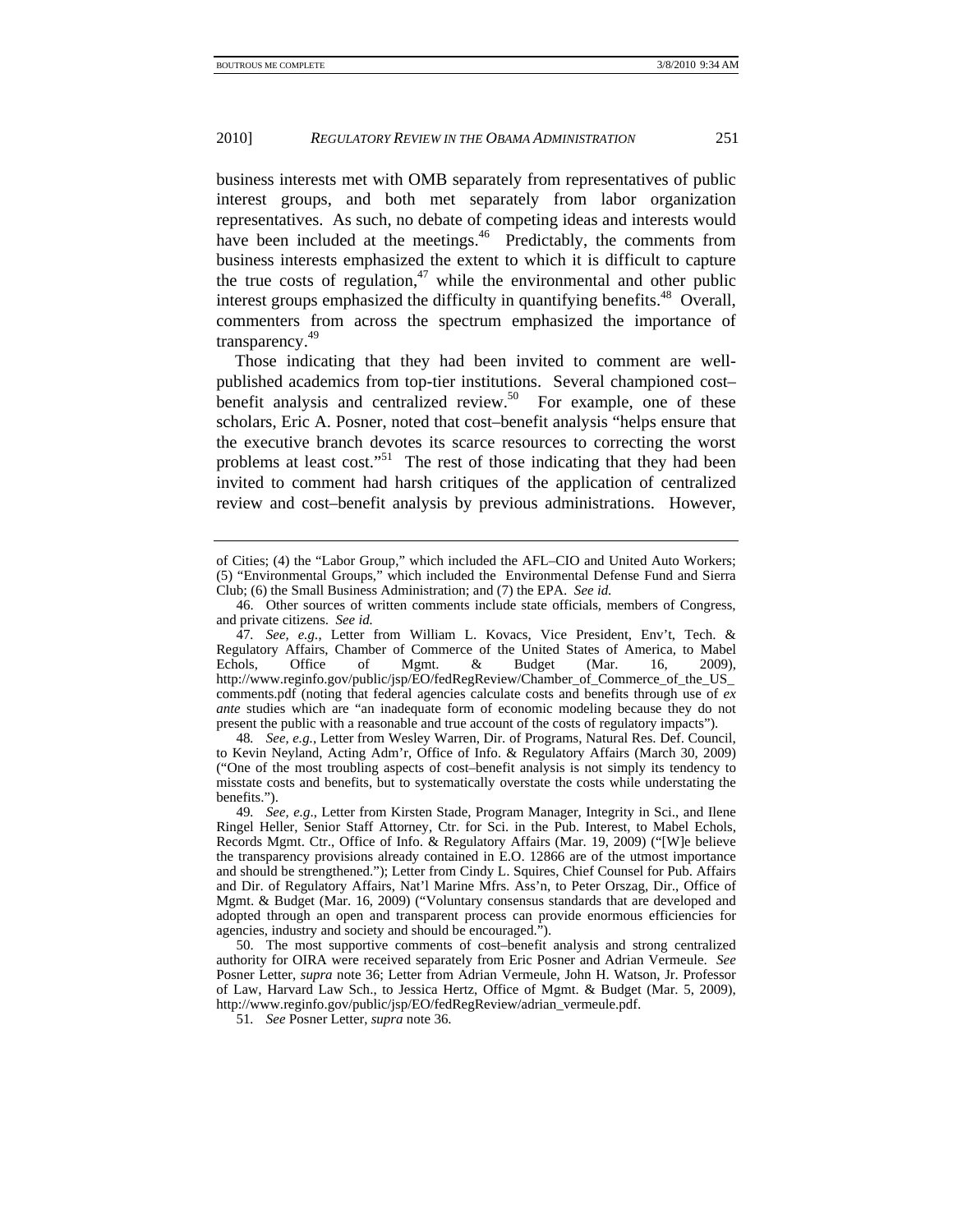none of those invited to comment called for abandoning the process, but rather they suggested reforms.<sup>52</sup> For example, while one scholar asserted that cost–benefit analysis and centralized review has, in practice, resulted in an antiregulatory bias and has provided "opportunities for undue presidential influence at the expense of agency expertise; and fail[ed] to take adequate account of the benefits of regulation or distributional concerns,"53 she also called centralized review an "important mechanism to ensure presidential awareness and oversight of agency actions."<sup>54</sup> Some suggested reforms included requiring agencies to "quantify distributive impacts,"<sup>55</sup> achieving better coordination among agencies,  $56$  and using "prompt letters" to encourage agencies to move more quickly.<sup>57</sup>

The fact that the Obama Administration turned to academics, not industry, in seeking advice on regulatory review contrasts sharply with President George W. Bush's Administration, which was much more likely to invite the views of industry leaders regarding regulatory decisions.<sup>58</sup> The academics chosen also provide an interesting insight. Each of these professors is well published in the area of bureaucracy and their opinions are well-known among regulatory scholars. No professor advocates an

 <sup>52.</sup> Dr. Frank Ackerman is a scholar at the Stockholm Environment Institute-US Center at Tufts University and is strongly opposed to cost–benefit analysis. He submitted a comment that advocated ending the process and adopting his preferred alternatives, but he did not indicate whether he had been invited to comment. *See* Frank Ackerman, Stockholm Env't Inst.-US Ctr., Tufts Univ., Comments on the Role of Cost–Benefit Analysis in Regulatory Review (Feb. 24. 2009). Regulatory Review (Feb. 24, 2009), http://www.reginfo.gov/public/jsp/EO/fedRegReview/Dr\_Frank\_Ackerman.pdf (arguing that conventional cost–benefit analysis "errs in its final stage of converting non-monetary information into pseudo-prices" and offering two "better" methods for regulatory evaluation); *see also* FRANK ACKERMAN & LISA HEINZERLING, PRICELESS: ON KNOWING THE PRICE OF EVERYTHING AND THE VALUE OF NOTHING 35, 40 (2004) (noting that there are builtin biases to cost–benefit analysis and that its methodology "disfavors protection of goods that, like health and environmental protection, are priceless").

<sup>53</sup>*. See* Letter from Gillian Metzger, Professor of Law, Columbia Univ. Law Sch., to Jessica Hertz, Office of Mgmt. & Budget (Feb. 10, 2009), http://www.reginfo.gov/public/jsp/EO/fedRegReview/OMB\_Metzger.pdf.

<sup>54</sup>*. Id.*

 <sup>55.</sup> Letter from Matthew D. Adler, Leon Meltzer Professor, Univ. of Pa. Law Sch. & James S. Carpentier, Visiting Professor, Columbia Univ. Law Sch., to Jessica Hertz, Office of Mgmt. & Budget (Feb. 16, 2009), http://www.reginfo.gov/public/jsp/EO/fedRegReview/Adler12866suggestions.pdf.

 <sup>56.</sup> Letter from Jacob E. Gersen, Assistant Professor of Law, Univ. of Chi. Law Sch., & Anne Joseph O'Connell, Univ. of Cal. Berkley Sch. of Law, to Jessica Hertz, Office of Mgmt.  $\&$  Budget (posted Feb. 27, 2009), http://www.reginfo.gov/public/jsp/EO/fedRegReview/Anne\_Joseph\_OConnell.pdf. 57*. Id.*

<sup>58</sup>*. See, e.g*., Michael Abramowitz & Steven Mufson, *Papers Detail Industry's Role in Cheney's Energy Report*, WASH. POST, July 18, 2007, at A1 (describing former Vice President Cheney's efforts to meet with various interest groups, "most of them from energyproducing industries" as part of a task force to draft new national energy policy under the Bush Administration in 2001).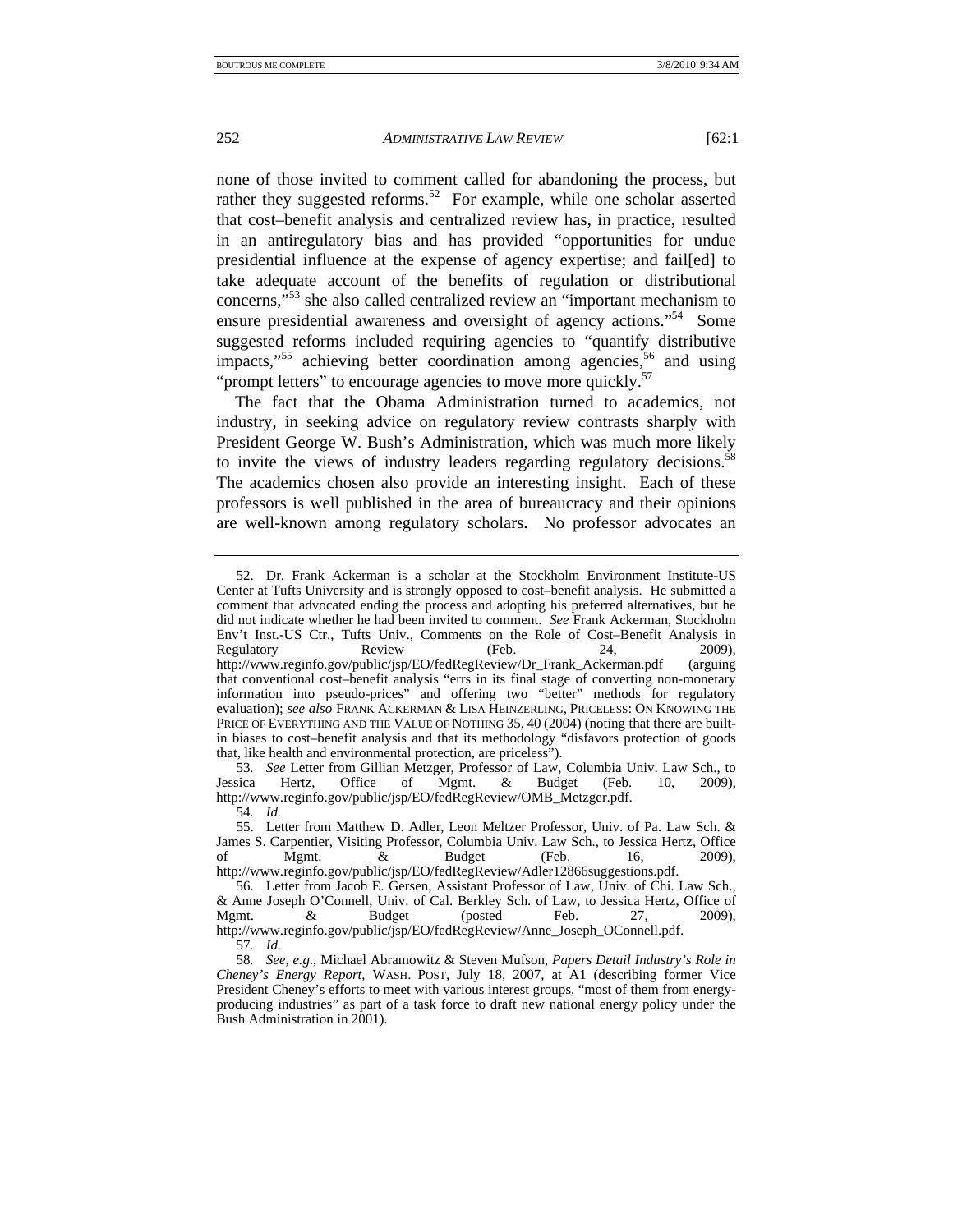extreme position—either that cost–benefit analysis should be the determinative factor alone, or at the other end of the spectrum, that cost– benefit analysis be abandoned. The choice of advisors indicates that the Obama Administration will favor centralized regulatory review and a "mend it, don't end it" approach to cost–benefit analysis—a view that is shared by the Obama nominee to lead regulatory review, Cass Sunstein.<sup>59</sup>

# *B. President Obama's Nominee to Lead Regulatory Review*

Certainly the most direct evidence of President Obama's plans for regulatory review is his appointment of Cass Sunstein to head OIRA. Sunstein has consistently favored presidential regulatory review and cost– benefit analysis of regulations. As a young lawyer,<sup>60</sup> Sunstein was in the Office of Legal Counsel during the drafting of the original mandate for presidential regulatory review, President Reagan's Executive Order  $12,291$ .<sup>61</sup> Having served as a professor at both the University of Chicago Law School and Harvard Law School, Professor Sunstein's views are well documented in his many books and articles on bureaucracy and law.<sup>62</sup> He has staunchly defended cost–benefit analysis and urged rationality in regulation. Business interests initially called Sunstein "the most you can hope for" in a Democratic appointee to head  $OIRA<sup>63</sup>$ . All of this caused concern among some liberal interest groups and scholars.<sup>64</sup>

To the Senate Homeland Security and Governmental Affairs Committee, Professor Sunstein characterized himself as a pragmatist who would not be governed by ideological motives in making decisions regarding regulatory review.65 His scholarship supports this assessment. As explained by

<sup>59</sup>*. See* Cass R. Sunstein, *Your Money or Your Life*, NEW REPUBLIC, Mar. 15, 2004, at 29, *available at* http://www.tnr.com/story (reviewing and critiquing Frank Ackerman and Lisa Heinzerling's view that cost–benefit analysis should be abandoned).

 <sup>60.</sup> Curriculum Vitae, Cass R. Sunstein, http://home.uchicago.edu/~csunstei/cv.html (last visited Jan. 20, 2010).

 <sup>61.</sup> Cass Sunstein was an Attorney–Advisor in the Office of Legal Counsel, U.S. Department of Justice, in 1980−1981 when the Office drafted Executive Order 12,291 for President Reagan's signature on February 17, 1981. *See id.*; *see also* Exec. Order No. 12,291, 3 C.F.R. 127 (1982).

<sup>62</sup>*. See, e.g.*, SUNSTEIN, *supra* note 6.

 <sup>63.</sup> John D. McKinnon, *Businesses Encouraged by Nominee for Regulatory Czar*, WALL ST. J., May 13, 2009, at A4, *available at* http://online.wsj.com/article/SB124216908634512665.html (quoting William Kovacs, Vice President for Regulatory Affairs, U.S. Chamber of Commerce).

<sup>64</sup>*. See* Burns, *supra* note 7 ("Leaders of the orthodox left had been hoping for an appointee who would roll back [the] Bush legacy with a vengeance. Instead, they got Sunstein . . . .").

<sup>65</sup>*. See generally* U.S. Senate Comm. on Homeland Sec. and Governmental Affairs, Pre-hearing Questionnaire for the Nomination of Cass R. Sunstein to Be Administrator of the Office of Information and Regulatory Affairs,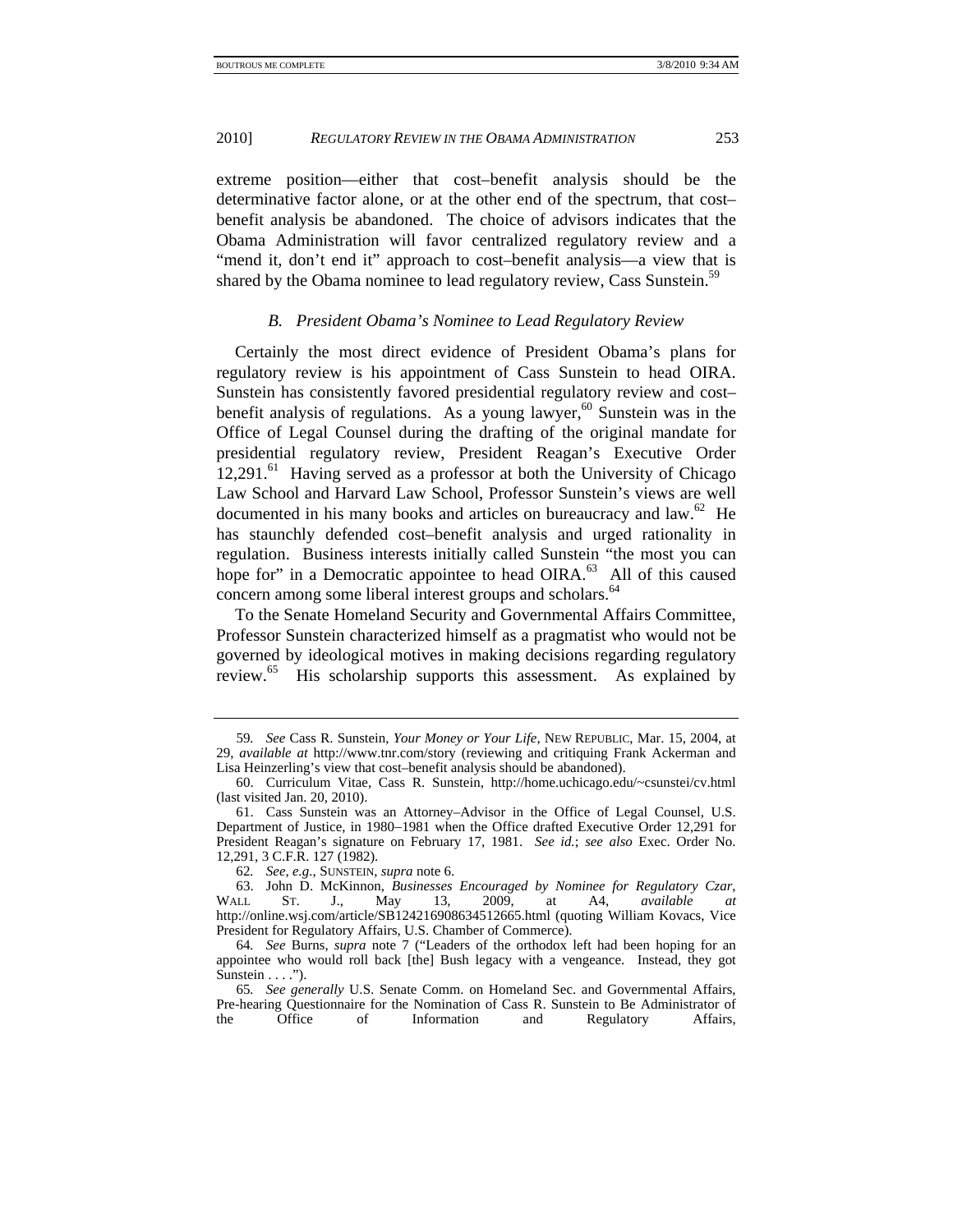Professor Sunstein, critics of cost–benefit analysis "do not sufficiently appreciate the risk that expensive regulation will actually hurt real people"66 and that "[t]he costs of regulation are often borne not only by 'employers,' but also by consumers, whose prices increase, and by workers, who might find fewer and less remunerative jobs."<sup>67</sup> Sunstein feels that "[s]ince this is so, it is especially important to learn how much regulation costs and how much we're getting for it."<sup>68</sup> These are hardly words of war against industry. At the same time, Sunstein recognizes that regulators have not always been sufficiently reflective regarding the benefits of regulation, particularly in the area of human health benefits, and that regulators "should take account of all the potential benefits."<sup>69</sup> This pragmatic approach serves to reduce the burdens of inefficient regulations, while ensuring that justified regulations go forward.

Sunstein recognizes that cost–benefit analysis is not without its flaws. However, he has vigorously defended cost–benefit analysis against the leading alternatives: pollution prevention, the precautionary principle, and sustainable development.<sup>70</sup>

Sunstein dismisses "pollution prevention" in the absence of cost–benefit analysis as idealistic. The theory of pollution prevention seeks to prevent pollution from ever occurring in the first place. But Sunstein feels that the costs of this approach "dwarf the benefits. $\cdot$ <sup>71</sup> To adhere to a true pollutionprevention policy, the government would need to eliminate production of cars, coal, and most industrial activity. As Sunstein explains, the pollutionprevention model leads to "ludicrous" results.<sup>72</sup>

He similarly dismisses "the precautionary principle" as "paralyzing."<sup>73</sup> Under this theory, regulators would seek to ensure that "impacts are reduced or prevented even before the threshold of risks is reached."<sup>74</sup> This

http://www.ombwatch.org/files/regs/PDFs/Sunstein\_questions.pdf [hereinafter Pre-hearing Questionnaire]. *See also* Press Release, OMB Watch, OMB Watch Statement on Cass Sunstein Confirmation Hearing (May 13, 2009), http://www.ombwatch.org/print/9989 (emphasizing that in his written responses and at his confirmation hearing, Sunstein promised to follow statutory direction and presidential policies and noted "the importance of the law in guiding both agencies' decisions and OIRA's review").

<sup>66</sup>*. See* Sunstein, *supra* note 59, at 30.

<sup>67</sup>*. Id.*

<sup>68</sup>*. Id*.

<sup>69</sup>*. Id*. at 29.

<sup>70</sup>*. See* Sunstein, *supra* note 18, at 304 (asserting that the argument for cost–benefit analysis is "strengthened by comparing it" against the alternatives).

<sup>71</sup>*. See id.* ("Sometimes pollution prevention might even cause health problems, if it leads to unsafe substitutes.").

<sup>72</sup>*. Id.*

<sup>73</sup>*. Id*. at 305 (arguing that the principle stands as an obstacle to regulation and nonregulation and to everything in between).

<sup>74</sup>*. See* Lothar Gündling, *The Status in International Law of the Principle of*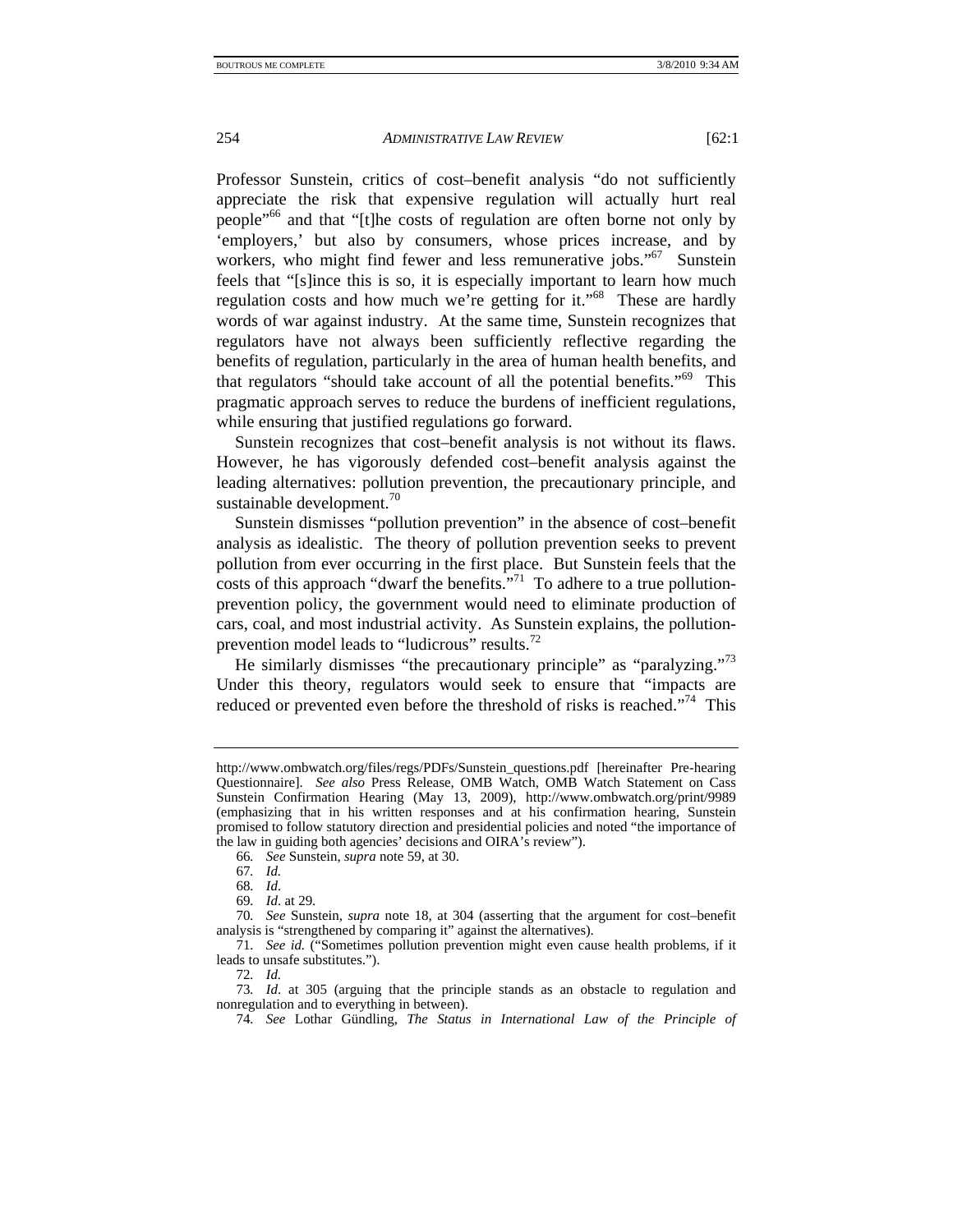principle "requires action even if risks are not yet certain but only probable, or, even less, not excluded."<sup>75</sup> As Sunstein notes, this alternative would prevent regulation and nonregulation, as both action and inaction could result in some risks.76

As for "sustainable development," Sunstein explains that while this alternative champions a worthy goal, its inherent ambiguity provides little guidance in making regulatory choices. Sustainable development occurs "on a scale that does not exceed the carrying capacity of the biosphere."<sup>77</sup> Sunstein applauds the extent to which proponents of sustainable development bring attention to "the future consequences of current actions."78 This goal works in the easy cases—if an activity will knowingly end the possibility of decent life on the planet, then that action should not be taken. But regulators face more complicated and nuanced decisions. If a regulatory action would increase sustainability but cause suffering in terms of costs, he would question the action's desirability.<sup>79</sup> Sustainability, Sunstein explains, is not at odds with cost–benefit analysis.<sup>80</sup> For Sunstein, cost–benefit analysis provides meaningful guidance to regulators who must decide how much should be done today to achieve the long-term goal of sustainability.<sup>81</sup>

Sunstein has addressed the criticisms against cost–benefit analysis. Most often, critics point to the fact that costs tend to be easier to quantify than benefits, such as improved human health or a cleaner environment, leading to a bias against regulatory action. Dr. Frank Ackerman of the Stockholm Environment Institute-US Center at Tufts University<sup>82</sup> and Liza Heinzerling,<sup>83</sup> a law professor at Georgetown, have called cost-benefit analysis "morally obtuse."84 They claim that cost–benefit analysis inevitably favors powerful industry and leads to deregulation. They prefer

*Precautionary Action*, 5 INT'L J. ESTUARINE & COASTAL L. 23, 26 (1990) (positing the precautionary principle as a more stringent form of preventive policy because it is "more than repair of damage or prevention of risks").

<sup>75</sup>*. Id.*

 <sup>76.</sup> Sunstein, *supra* note 18, at 305.

<sup>77</sup>*. Id*. (quoting ROBERT V. PERCIVAL ET AL., ENVIRONMENTAL REGULATION: LAW, SCIENCE, AND POLICY 1182 (3d ed. 2000)).

<sup>78</sup>*. See* Sunstein, *supra* note 18, at 305.

<sup>79</sup>*. Id* at 306.

<sup>80</sup>*. Id*.

<sup>81</sup>*. Id.* at 305–06.

 <sup>82.</sup> Dr. Ackerman included these points in the comment he submitted regarding a new executive order on regulatory review. *See* Ackerman, *supra* note 52.

 <sup>83.</sup> Liza Heinzerling has been appointed by Environmental Protection Agency (EPA) Administrator Lisa Jackson to be her chief advisor on climate change. *See* Posting of Dan Farber to Legal Planet, http://environmentallaw.wordpress.com/2009/01/26/lisa-heinzerlingto-epa (Jan. 26, 2009). This should make for interesting contacts between OIRA and EPA.

<sup>84</sup>*. See* Sunstein, *supra* note 59, at 27.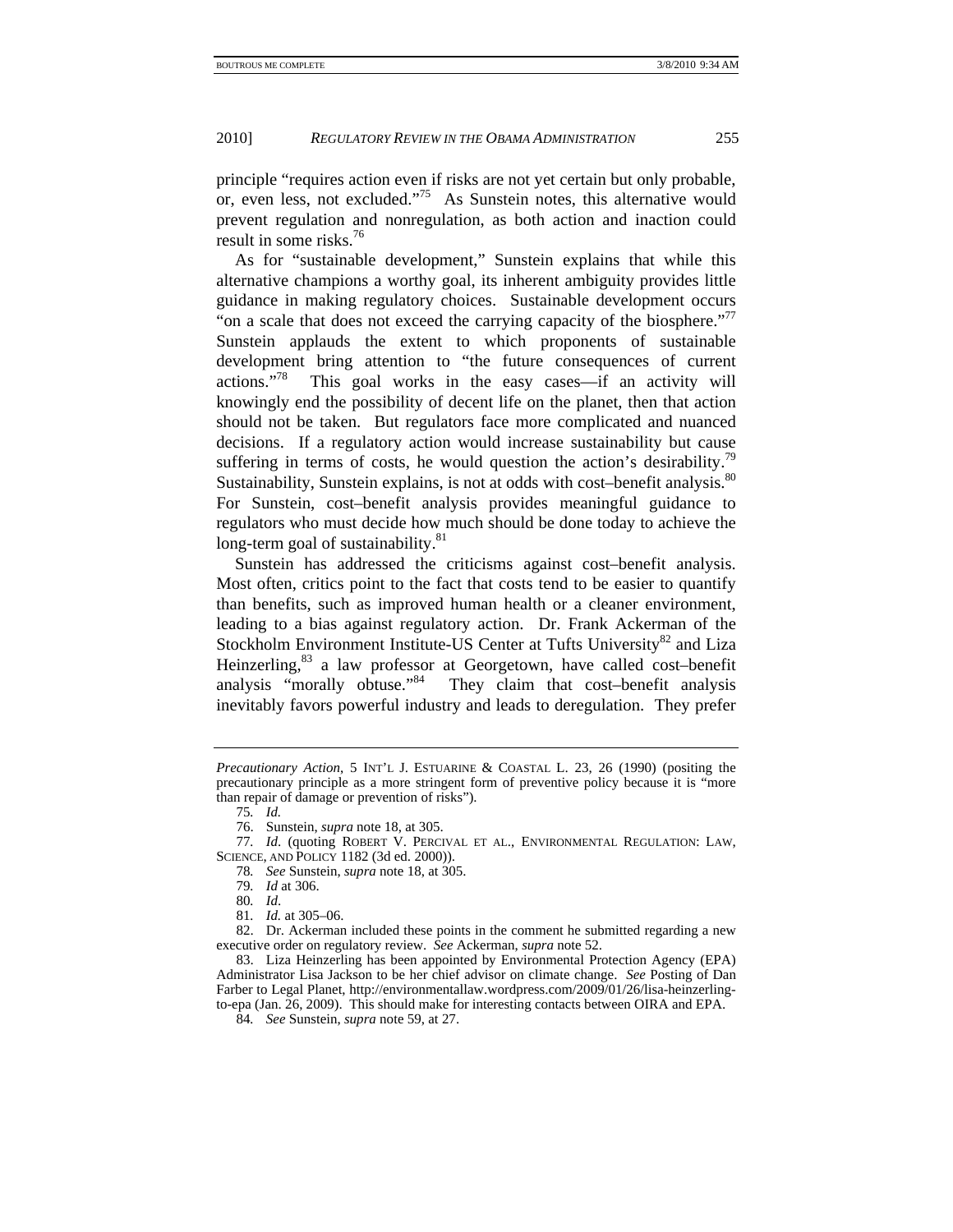the precautionary principle, which they call a more "holistic evaluation"<sup>85</sup> that "ensure[s] fairness in the treatment of the current and future generations."<sup>86</sup> Sunstein argues that Professors Ackerman and Heinzerling suffer from an "anachronistic"<sup>87</sup> view of the regulatory world. In all instances, they view regulation as the means necessary to prevent "evildoers" from hurting people.<sup>88</sup> The reality is, Sunstein argues, that most environmental questions do not involve evildoers but "complex questions about how to control risks that stem both from nature and from mostly beneficial products, such as automobiles, cell phones, household appliances, and electricity."89 Cost–benefit analysis allows for regulation that can address the costs and risks of such products, while recognizing their value to society. The potential shortcomings of cost–benefit analysis identified by critics like Ackerman and Heinzerling can be addressed methodologically, according to Sunstein.<sup>90</sup> Good cost–benefit analysis should, and can, take into account qualitative as well as quantitative consequences. The "numbers" do not replace full inquiry but rather are an informative part of the inquiry.<sup>91</sup> As Sunstein explained in his confirmation hearing, cost–benefit analysis need not be an "arithmetic straight jacket."<sup>92</sup>

The evidence indicates that Professor Sunstein will lead an OIRA that continues to adhere to cost–benefit principles where possible.<sup>93</sup> At the same time, it will not be a rigid application of that principle, but rather a "humanized"<sup>94</sup> application that respects the value of hard-to-quantify benefits.

# *C. President Obama's First Nominee to the Supreme Court*

The nomination of Sonia Sotomayor to the Supreme Court led to close examination of her judicial record and controversy over some of her Second Circuit Court of Appeals opinions.<sup>95</sup> Most of the critical attention

<sup>85</sup>*. See* ACKERMAN & HEINZERLING, *supra* note 52, at 210–16.

<sup>86</sup>*. See* Sunstein, *supra* note 59, at 27.

<sup>87</sup>*. Id*. at 30.

<sup>88</sup>*. Id.* at 27.

<sup>89</sup>*. Id*. at 30.

<sup>90</sup>*. See* Sunstein, s*upra* note 18, at 303.

<sup>91</sup>*. Id.* at 314.

 <sup>92.</sup> Pre-hearing Questionnaire, *supra* note 65, at 5.

 <sup>93.</sup> At his confirmation hearing, Senator Susan Collins (R-Me.) asked Cass Sunstein whether he had been advising OIRA on the new Executive Order on regulatory review. Professor Sunstein indicated that he had provided his thoughts to OMB Director Peter Orszag. *See* Hearing Video, *supra* note 9.

<sup>94</sup>*. See* Pre-hearing Questionnaire, s*upra* note 65, at 14.

 <sup>95.</sup> Robert Barnes & Eli Saslow, *Bias Case Looms Large for Nominee: Ruling on Firefighters' Lawsuit Raises Questions About Sotomayor's Philosophy*, WASH. POST, May 31, 2009, at A1 (noting that although Judge Sotomayor heard thousands of cases while on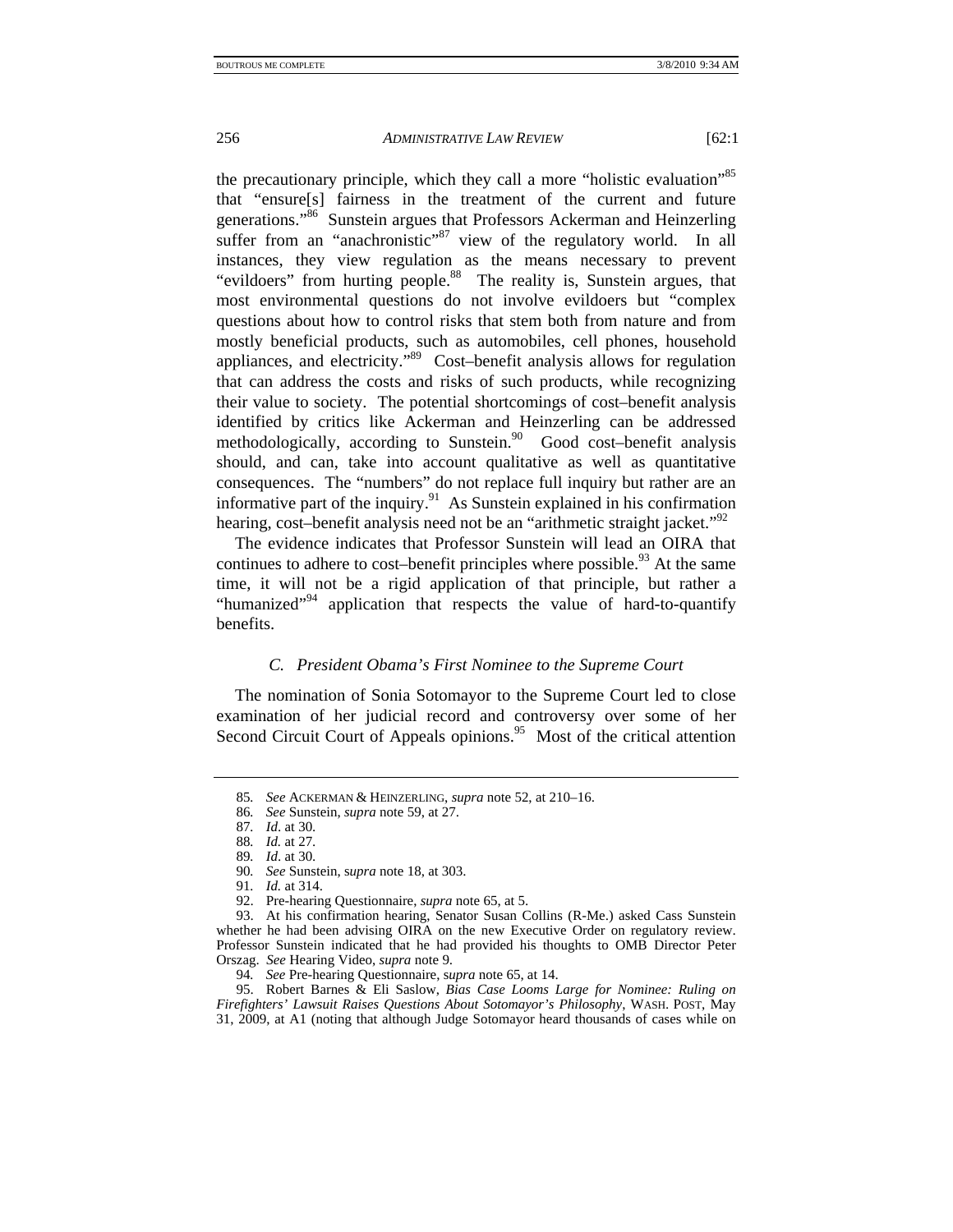went to her decision in the "reverse discrimination" case involving white firefighters in New Haven, Connecticut, recently overturned by the Supreme Court.<sup>96</sup> Going virtually unnoticed was Judge Sotomayor's opinion in *Riverkeeper, Inc. v. EPA*, 97 which held that an agency may not engage in cost–benefit analysis when promulgating regulations pursuant to  $§$  316(b) of the Clean Water Act<sup>98</sup> because Congress did not expressly authorize the agency to do so. This decision, too, was reversed and remanded by the Supreme Court.<sup>99</sup> While Sotomayor's analysis in that case has been rejected, it provides insight into how she, now a Supreme Court Justice, views the very tool long championed by President Obama's regulatory czar. The Obama appointees may be working at cross-purposes on the issue of cost–benefit analysis.<sup>100</sup>

*Riverkeeper* involved national performance standards and variances that apply to existing power plants with cooling systems that extract water from<br>a water source.<sup>101</sup> The EPA engaged in cost-benefit analysis in The EPA engaged in cost–benefit analysis in determining these standards, intending to protect aquatic organisms from being harmed or killed by cooling water intake structures.<sup>102</sup> The regulations established a mortality rate baseline and required power plants to reduce the number of fish and shellfish killed by specified percentages under that baseline.<sup>103</sup> The EPA explained that it chose this approach because it achieved close to the same benefits as more restrictive regulations "at less cost with fewer implementation problems."<sup>104</sup> Environmental groups challenged this approach, claiming that the Clean Water Act provided no authority for such cost–benefit analysis.<sup>105</sup>

The three-judge Second Circuit panel agreed with the environmental groups, finding that "cost–benefit analysis is not . . . supported by the language or purpose of the statute."<sup>106</sup> According to then-Judge Sotomayor's opinion, because § 316(b) calls for the best technology available it is "technology-driven" and the "[s]tatute therefore precludes

the federal bench, "the early debate over her judicial philosophy . . . comes down to one paragraph").

<sup>96</sup>*. See* Ricci v. DeStefano, 530 F.3d 88 (2d Cir. 2008), *rev'd*, 129 S. Ct. 2658 (2009).

 <sup>97. 475</sup> F.3d 83 (2d Cir. 2007), *rev'd*, 129 S. Ct. 1498 (2009).

 <sup>98. 33</sup> U.S.C. § 1326(b) (2006).

 <sup>99.</sup> Entergy Corp. v. Riverkeeper, Inc*.*, 129 S. Ct. 1498 (2009).

 <sup>100.</sup> Sunstein has asserted, favorably, that "[a] set of 'cost–benefit default rules' is now in place in federal administrative law." Sunstein, s*upra* note 18, at 300.

 <sup>101.</sup> National Pollutant Discharge Elimination System—Final Regulations to Establish Requirements for Cooling Water Intake Structures at Phase II Existing Facilities, 69 Fed. Reg. 41,576 (July 9, 2004) (to be codified in scattered sections at 40 C.F.R.).

<sup>102</sup>*. Id.* at 41,605.

<sup>103</sup>*. Id.* at 41,599.

<sup>104</sup>*. Id.* at 41,606.

<sup>105</sup>*. See* Riverkeeper, Inc. v. EPA, 475 F.3d 83 (2d Cir. 2007).

<sup>106</sup>*. Id*. at 99.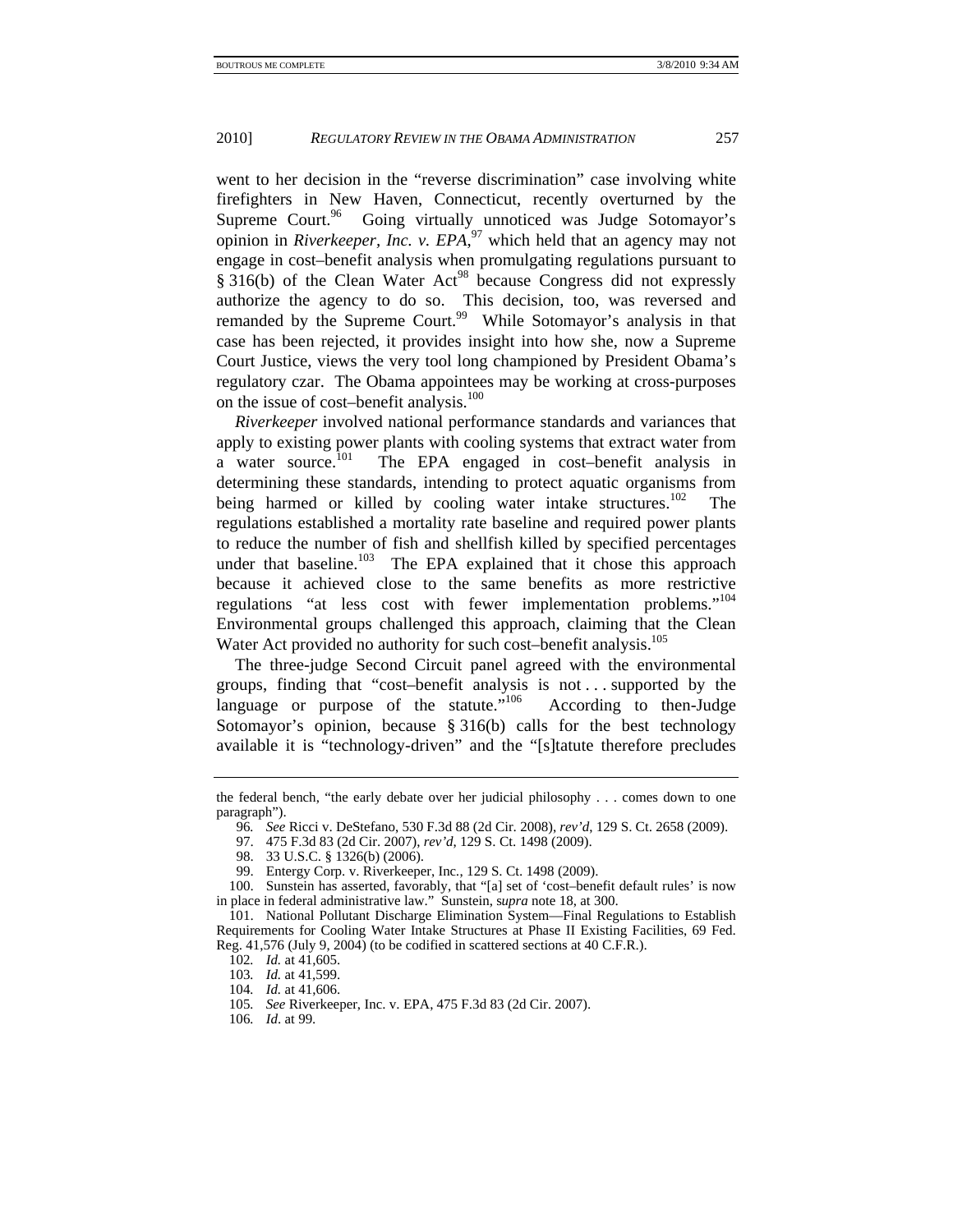cost–benefit analysis."107

The opinion did not exclude all consideration of cost. Judge Sotomayor explained that when crafting "technology-forcing" regulations, "EPA must . . . ascertain whether the industry as a whole can reasonably bear the cost of the adoption of the technology, [while] bearing in mind the aspirational and technology-forcing character"108 of the statute. Once that determination has been made, the EPA may then consider other factors, including "cost-effectiveness"<sup>109</sup> and choose "a less expensive technology" that achieves essentially the same results as the benchmark."<sup>110</sup> But Judge Sotomayor's opinion insists that cost–benefit analysis is not permitted because "[w]hen Congress has intended that an agency engage in cost– benefit analysis, it has clearly indicated such intent on the face of the statute."<sup>111</sup>

The Supreme Court rejected this approach in *Entergy Corp. v. Riverkeeper, Inc.*<sup>112</sup> The Court, in a decision authored by Justice Scalia who, like Sunstein, is a former administrative law professor at the University of Chicago—held that nothing about the term "best technology available" necessarily precludes cost–benefit analysis.<sup>113</sup> The term "best technology available" could mean the choice that produces the *most* of some good, as interpreted by Judge Sotomayor, but it just as reasonably could mean the choice that most *efficiently* produces some good, explained Justice Scalia. The agency is therefore free to adopt either interpretation and to use cost–benefit analysis in determining the "best technology available."<sup>114</sup> Justice Scalia thus rejected the notion that agencies may engage in cost–benefit analysis only where Congress expressly authorizes its use. Justice Scalia posited that "if silence here implies prohibition,"115 then the agency could consider nothing when drafting its standards, because "§ 1326(b) is silent . . . with respect to . . . all potentially relevant factors."116 For Justice Scalia, the absurdity of this outcome illustrates the failure of the argument.

In light of the Supreme Court's reversal and remand of the Second Circuit's decision, cost–benefit analysis survives as a tool of general

<sup>107</sup>*. Id*.

<sup>108</sup>*. Id*. at 100.

<sup>109</sup>*. Id*.

<sup>110</sup>*. Id.*

<sup>111</sup>*. Id.* at 99 (citing American Textile Mfrs. Inst., Inc. v. Donovan, 452 U.S. 490, 510 (1981)).

 <sup>112.</sup> Entergy Corp. v. Riverkeeper, Inc. 129 S. Ct. 1498 (2009).

<sup>113</sup>*. Id*. at 1506.

<sup>114</sup>*. Id.*

<sup>115</sup>*. Id*. at 1508.

<sup>116</sup>*. Id*.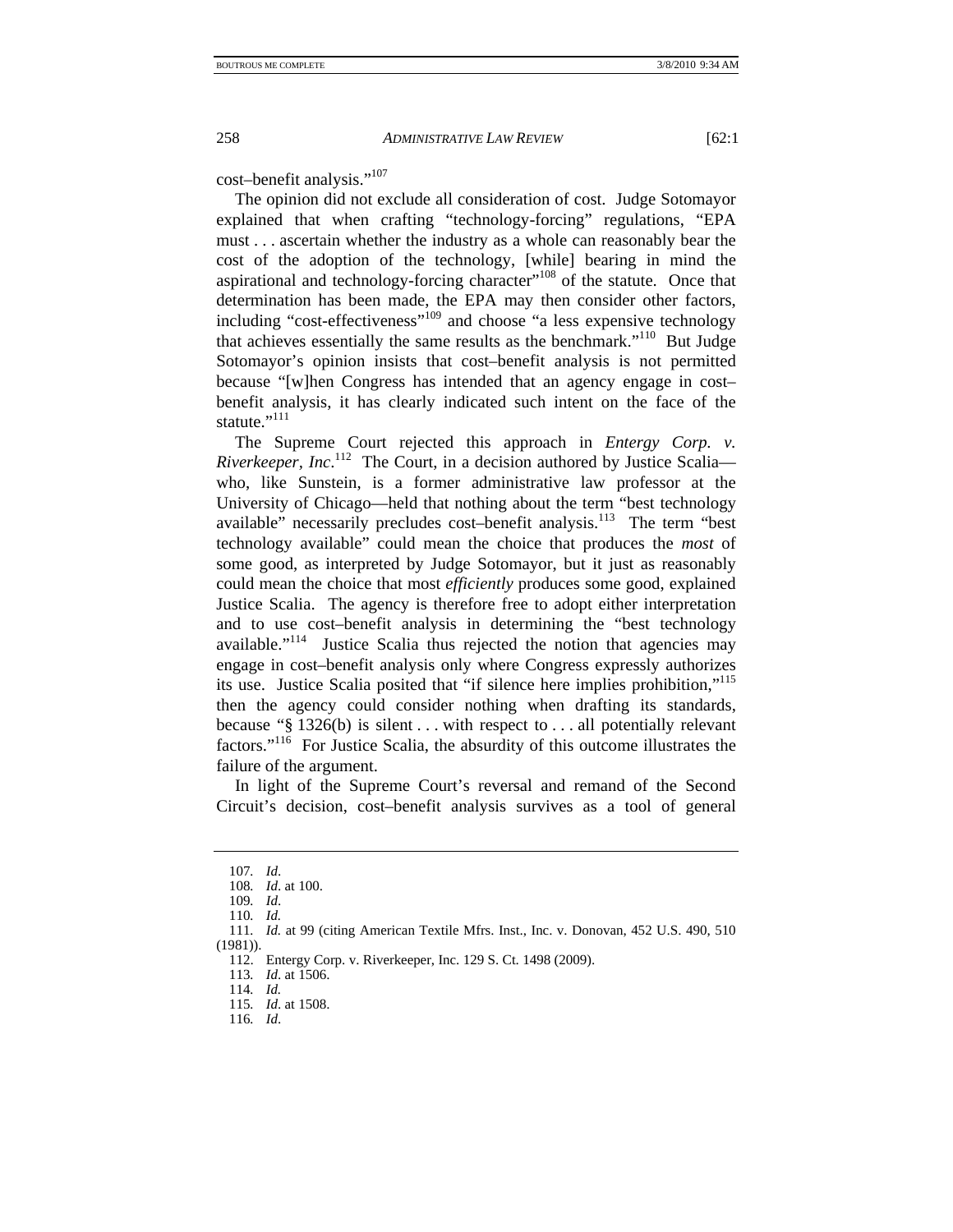applicability for regulatory agencies, absent congressional prohibition. This outcome would surely cheer Professor Sunstein. Of course, where Congress specifically forbids use of cost–benefit analysis, an agency is bound by that directive. In his written answers to questions from the Senate, Sunstein stated that "cost–benefit analysis should be subordinate to the law."<sup>117</sup>

*Riverkeeper* suggests that Justice Sotomayor and Professor Sunstein have sharply contrasting views of the value and meaning of cost–benefit analysis. Judging from her Second Circuit opinion in *Riverkeeper*, Justice Sotomayor presumes cost–benefit analysis to be the very "arithmetic straight jacket" that Professor Sunstein insists it is not.<sup>118</sup> In her view, cost–benefit analysis cannot be consistent with a determination of the best technology available because "best technology" and "best net benefits" are opposing concepts under her analysis.119 If Justice Sotomayor's view were to prevail, agencies would be allowed to engage in cost–benefit analysis only when specifically authorized by Congress.<sup>120</sup> By contrast, Professor Sunstein believes "there should be a firm rule in favor of engaging in CBA [cost–benefit analysis], and a presumption in favor of making CBA the basis for decision."121 Professor Sunstein considers there to be "[a] set of 'cost–benefit default rules' . . . in place in federal administrative law."122 In this instance, the Obama appointee to lead regulatory review holds views closer to those of Justice Scalia than to the views of Justice Sotomayor,

<sup>117</sup>*. See* Pre-hearing Questionnaire, *supra* note 65, at 14.

 <sup>118.</sup> Sunstein has stated that cost–benefit analysis should be "a tool meant to inform decisions" and should be based on sound science and economics. *Id.* at 5. Then-Judge Sotomayor, by contrast, stated that because under the statute in question "facilities must adopt the *best* technology available . . . cost–benefit analysis cannot be justified." Riverkeeper, Inc. v. EPA, 475 F.3d 83, 98–99 (2d Cir. 2007). This statement indicates that to her cost–benefit analysis inherently precludes finding the *best* technology available.

<sup>119</sup>*. Riverkeeper*, 475 F.3d at 98.

 <sup>120.</sup> During the confirmation hearings, Senator Arlen Specter (D-Pa.) asked Judge Sotomayor a question about *Riverkeeper*. Senator Specter, noting that the case would have implications for "matters now being considered by Congress on climate control and global warming," asked the nominee, "Can we expect you to stand by your interpretation of the Clean Water Act when, if confirmed, you get to the Supreme Court and can make that kind of a judgment because you're not bound by precedent?" Then-Judge Sotomayor replied, "Well, I am bound by precedent to the extent that all precedent is entitled to . . . respect under the doctrine of stare decisis. And to the extent that the Supreme Court has addressed this issue of cost–benefit and its permissibility under the Clean Water Act, that's the holding I would apply to any new case that came and the framework [is] the framework I would employ to new cases." Transcript, *Sotomayor Confirmation Hearings, Day 4*, N.Y. TIMES, July 16, 2009, http://www.nytimes.com/2009/07/16/us/politics/16confirmtext.html?pagewanted=all#specter.

<sup>121</sup>*. See* Sunstein, *supra* note 18, at 300. However, Sunstein, as discussed, believes reliance on cost–benefit analysis must be subordinate to law. *See* Pre-hearing Questionnaire, *supra* note 65, at 14.

<sup>122</sup>*. See* Sunstein, *supra* note 18, at 300.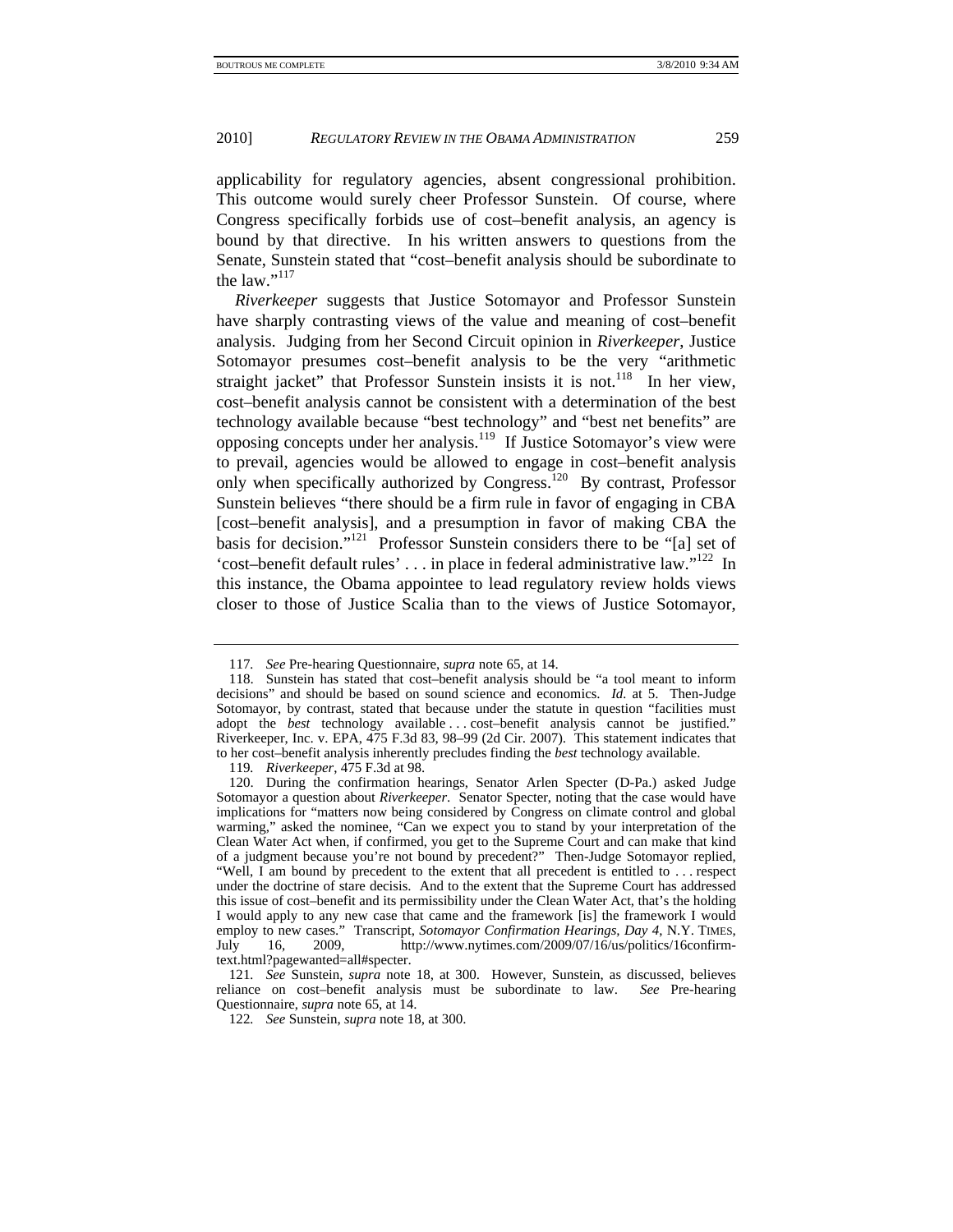President Obama's first appointee to the Supreme Court.<sup>123</sup>

#### **CONCLUSION**

This review reveals that centralized regulatory review and cost–benefit analysis are here to stay during the Obama Administration.<sup>124</sup> While a source of concern for some,  $125$  presidential influence has benefits both for notions of democratic accountability and the administration of public policy. As the only democratically elected official with a national constituency, the President has the opportunity to bring a uniquely useful role to the bureaucratic process. Regulatory review allows the President to bring a unique perspective and positive contributions to the regulatory process. As long as OIRA, the President's agent, is working to implement the preferences of the duly elected President, then democracy continues to be served in an even more effective manner. This process, provided that it respects Congress's important constitutional role and the statutory requirements of public participation, can help safeguard regulated entities and the general public from the deleterious effects of ineffective regulation while still providing the public a meaningful role in determining regulatory policy.

With the appointment of Professor Sunstein, the President has selected a regulatory reviewer who has eloquently explained the virtues of cost– benefit analysis. He argues that costs matter and rejects an "end it, don't mend it"<sup>126</sup> approach to address criticisms of its application in the past. As practiced by the Obama Administration, Sunstein asserts, cost–benefit analysis will take account of qualitative as well as quantitative considerations, save lives as well as money, and increase governmental transparency. In short, he believes, "we will do a lot better, morally as well as practically, with it than without it." $127$ 

President Obama's actions and choices thus far signal an energetic

 <sup>123.</sup> Interestingly, during her confirmation proceedings, Justice Sotomayor revealed a preference for cost–benefit analysis in making her own decisions. When asked whether she would make use of the "cert pool," in which all of the Justices' clerks (except the clerks for Justices Stevens and Alito) draft joint memoranda recommending which cases should be granted certiorari, the nominee replied that "Senator, my approach would probably be similar to Justice Alito which is, experience the process . . . consider its costs and benefits; and then decide whether to try the alternative or not, and figure out what I think works best in terms of the functioning of my chambers and the court." Transcript, *supra* note 120.

 <sup>124.</sup> At a debate during the 2008 presidential campaign, Cass Sunstein asserted of thencandidate Barack Obama, "He's a fan of cost–benefit analysis." *See* Burns, *supra* note 7.

<sup>125</sup>*. See, e.g*., Sidney A. Shapiro & Christopher H. Schroeder, *Beyond Cost–Benefit Analysis: A Pragmatic Reorientation*, 32 HARV. ENVTL. L. REV. 433, 435 (2008) (describing cost–benefit analysis as "unnecessary and irrelevant" and lacking "sufficient accuracy").

<sup>126</sup>*. See* Sunstein, *supra* note 59, at 29.

<sup>127</sup>*. Id.* at 30.